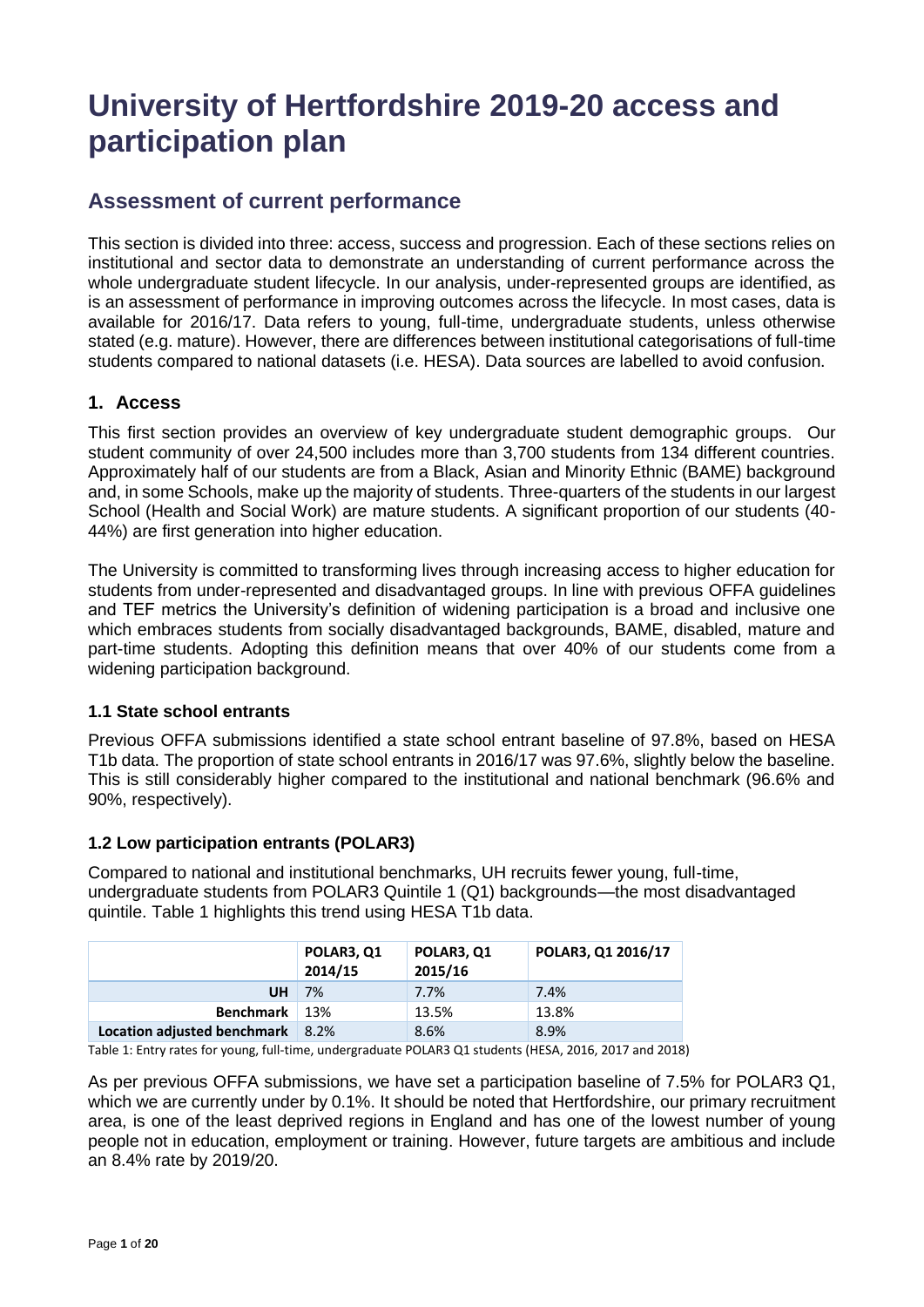## **1.3 Disadvantage (POLAR3 + income)**

To better support the needs of students with multiple measures of disadvantage, the University runs a programme (Herts Success) designed to increase support before and during their time in higher education. The University's 2015/16 Access Agreement included a baseline identifying at least 300 entrants from a POLAR3 Q1 or Q2 postcode and whose family income was £25,000 or less.

458 entrants were identified in 2015/16 and 350 in 2016/17. In 2016/17, the POLAR3 criteria was removed and the income threshold increased to £45,000 to support more students. As a result, 1885 new entrants were identified in 2016/17.

## **1.4 Ethnicity**

Table 2 indicates a 10.3% gap in the 'applications to offers' ratio between full-time, Home/EU White and BAME applicants in 2015/16. This gap increased to 10.6% between White and BAME applicants in 2016/17. The largest gap in 'applications to offers' ratio is between White and Black applicants.

| <b>Ethnicity</b> |                                  | 2015/16 | 2016/17 |
|------------------|----------------------------------|---------|---------|
| <b>BAME</b>      | Applications to<br><b>Offers</b> | 55.9%   | 57.9%   |
|                  | Offers to<br>Acceptances         | 32.8%   | 32.6%   |
|                  |                                  |         |         |
| White            |                                  |         |         |
|                  | Applications to<br><b>Offers</b> | 66.2%   | 68.5%   |
|                  | Offers to<br>Acceptances         | 29.7%   | 29.9%   |
| <b>Black</b>     |                                  |         |         |
|                  | Applications to<br>Offers        | 46.3%   | 48.7%   |
|                  | Offers to<br>Acceptances         | 34.2%   | 34.1%   |

The 'offers to acceptances' ratio for both BAME and Black applicants is stagnating.

Table 2: Applications to Offers ratio and Offers to Acceptances ratio for full-time, young and mature, Home/EU undergraduate applicants, segmented by ethnicity (UH, 2017 and 2018).

However, according to HESA data from 2015-16, UH's BAME student population of 48.2% is over 25 percentage points higher than the national average.

#### **1.5 Age**

Institutional data shows the 'offers to acceptances' ratio for full-time, Home/EU, mature applicants grew by 0.5% between 2015/16 and 2016/17. Similarly, it is very encouraging to see part-time, mature figures rebounding, with the ratio of 'applications to offers' and 'offers to acceptances' increasing by 17% and 18%, respectively, between 2015/16 and 2016/17. UH accepted over 300 more applications from mature, part-time students in 2016/17 compared to 2015/16.

#### **1.6 Declared Disability**

There is no evidence of under-recruitment of disabled students. In 2016-17, the offers to acceptances rate for Home/EU applicants who declared a disability is higher than that of their peers, at 31.5% to 30.6% (UH, 2017, 2018).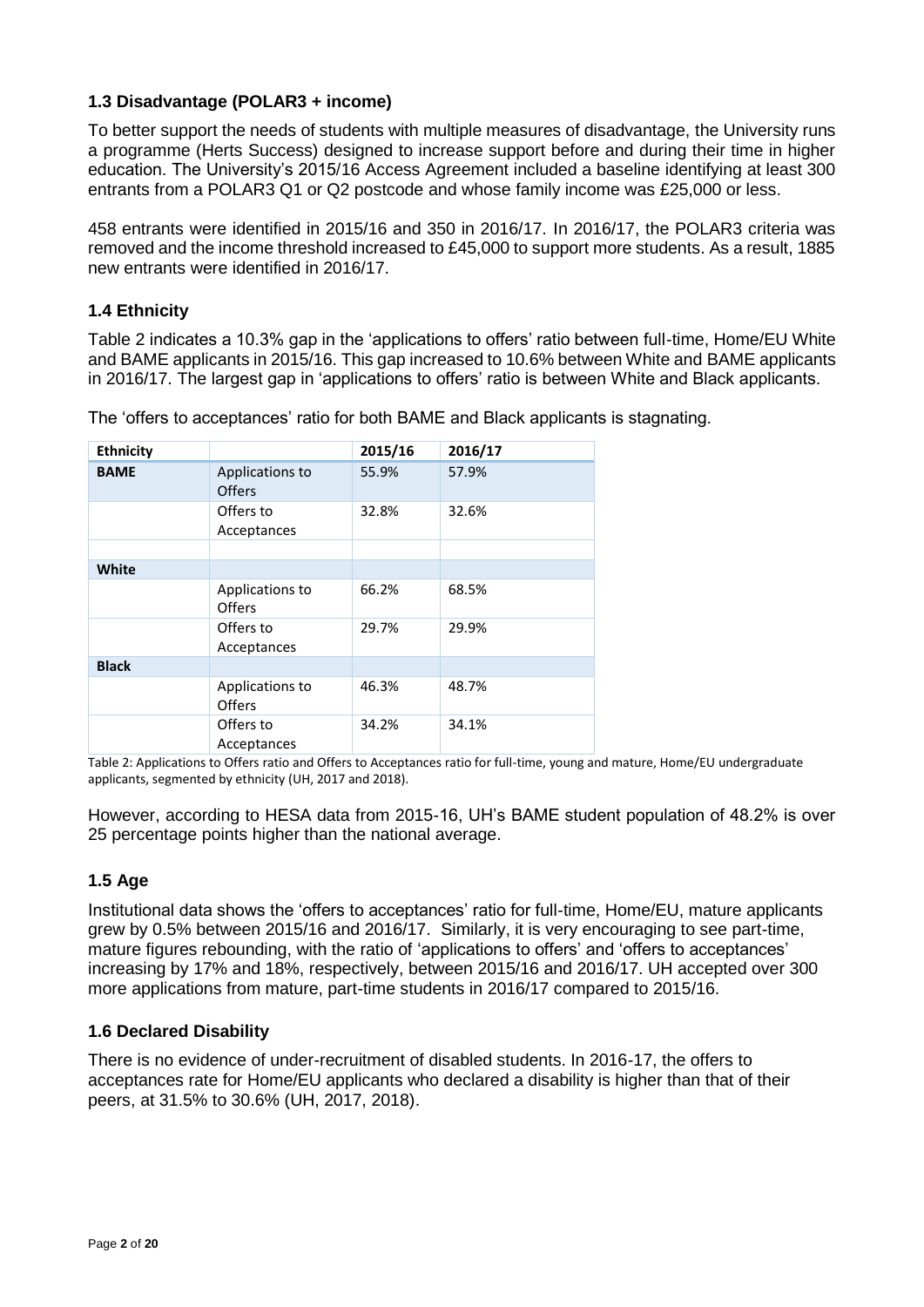#### **1.7 Care leavers at UH**

Previous Access Agreements have outlined our commitment to recruiting (and identifying) care leavers. Numbers of identified care leavers increased in 2016/17 to 30, from 24 in the previous two years.

#### **1.8 Conclusion**

The University accepts a diverse intake of students and those from widening participation backgrounds are well represented (over 40% are first in their family to access higher education, from socially disadvantaged backgrounds, BAME, disabled, mature and part-time students). However, further work should be focused on ensuring specific groups continue to see progression, particularly for students from POLAR3 Q1 backgrounds and Black applicants.

# **2. Success**

This next section focuses on some of the under-represented groups identified in the previous section, along with particular intersections of personal characteristics. Two main outcomes are explored: attainment of good degrees (first class or upper second class) and non-continuation.

## **2.1 Good degrees**

#### **2.1.1 Low participation (POLAR3)**

In 2015/16, students from the most disadvantaged backgrounds, as measured by POLAR3, outperformed their more advantaged peers in attaining good degrees 75% to 68% (Table 3). This proportion regressed in 2016/17 but it is still almost even.

|            | <b>All Quintiles %</b> | <b>POLAR3 01-2 %</b> | Non-POLAR3 % Q3-5 |
|------------|------------------------|----------------------|-------------------|
| UH 2016/17 | 67%                    | 69%                  | 70%               |
| UH 2015/16 | 67%                    | 75%                  | 68%               |

Table 3: Proportion of full-time, young entrant, Home/EU POLAR3 Q1-2 undergraduates achieving "good degrees" compared to full-time, young entrant, Home/EU POLAR3 Q3-5 (UH, 2017).

HESA data suggests the University is marginally under-performing compared to institutional and national benchmarks. 67.8% of POLAR3 Q1 students attained a good degree compared to 69.9% (competitor set) and 70.8% (national). NB: HESA's measure of disadvantage using POLAR3 focuses on Q1, while internally, UH combine Q1 and Q2.

#### **2.1.2 Disadvantage (POLAR3 + income)**

As described in section 1.3, historically, the University provided students with a POLAR3 and lowincome intersection with further support in the form of the Herts Success programme. Table 4 highlights how Herts Success students—UH students with multiple levels of disadvantage outperform their UH peers in attaining good degrees.

|                               | 2015/16 | 2016/17 |
|-------------------------------|---------|---------|
| <b>UH</b> students            | 67%     | 67%     |
| <b>Herts Success students</b> | 67%     | 75%     |

Table 4: Percentage of 'good degrees' achieved by Herts Success students compared to UH Home/EU, full-time, undergraduate population (Herts Success Annual Report 2014-15, 2015-16, 2016-17).

#### **2.1.3 Ethnicity with and without low participation (POLAR3)**

The University has been committed to reducing the attainment gap between White and BAME students for several years. The 2014/15 Access Agreement indicated a baseline gap of 18.7%, with an aim to reduce the gap to 17% by 2018/19 and to 15% by 2021/22. As of 2016/17 the actual gap is 17% (UH, 2018). This is down from 21% in 2015/16 and 19% in 2014/15.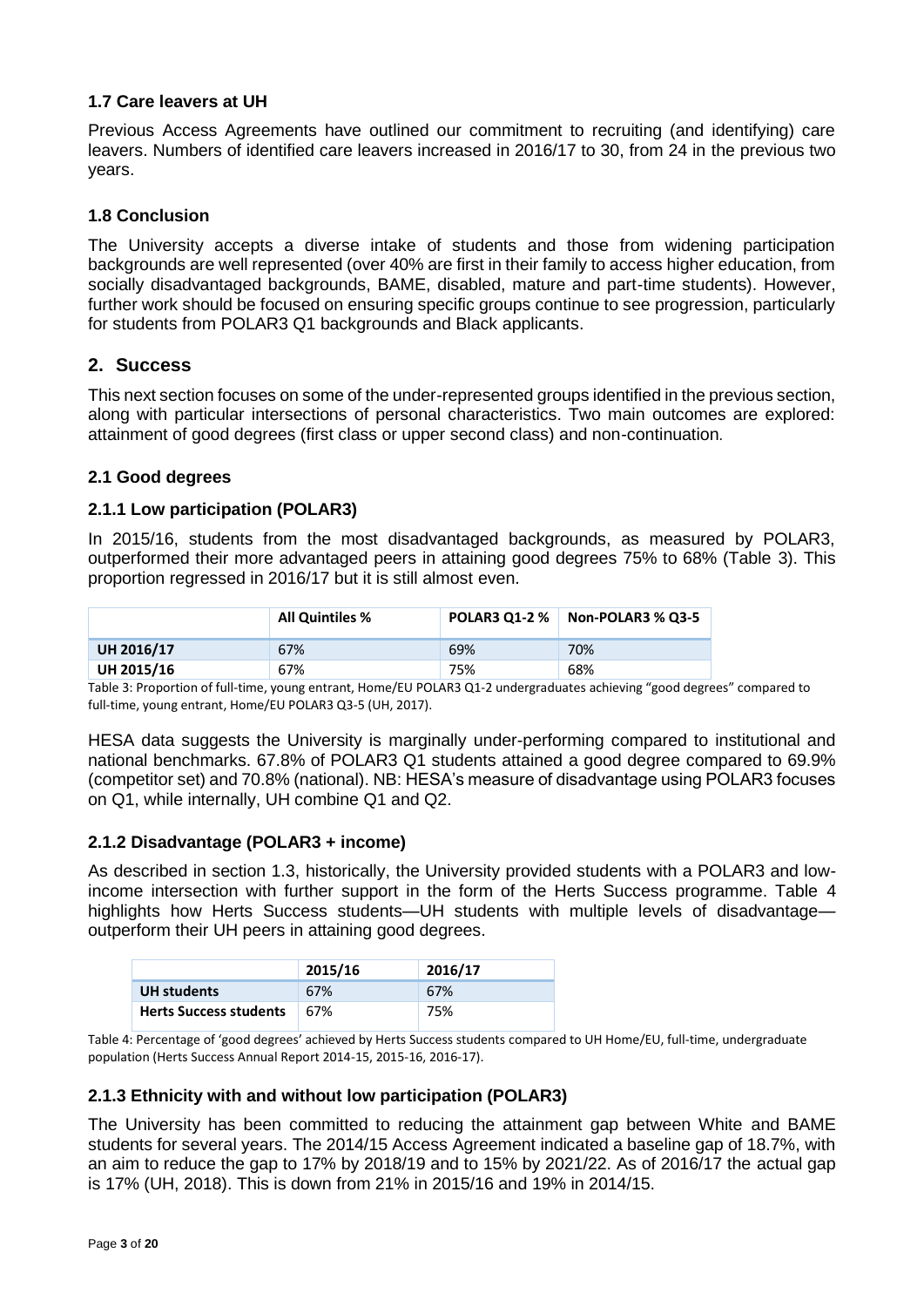When factoring in POLAR3 alongside ethnicity, trend data continues to show the attainment gap shrinking: from 15% in 2015/16 between White and BAME POLAR3 Q1-2 students to 12% in 2016/17.

#### **2.1.4 Ethnicity + low participation (POLAR3) + gender**

Adding gender to this ethnicity and POLAR3 comparison, suggests White males are the highest achievers (Table 5). In 2016/17, they outperform BAME males by 23%, BAME females by 13% and White females by 10%. This gap is widening for White males v BAME males (+3%) and White males v White females (+10%) but not for White males v BAME females (-4%).

|                     | 2015/16 | 2016/17 |
|---------------------|---------|---------|
| <b>White Male</b>   | 82%     | 79%     |
| <b>BAME Male</b>    | 62%     | 56%     |
| <b>BAME Female</b>  | 68%     | 66%     |
| <b>White Female</b> | 78%     | 69%     |

Table 5: Percentage of good degrees for full-time, POLAR3 Q1-2, Home/EU students, grouped by ethnicity, and by gender.

#### **2.1.5 Age**

The difference in mature students achieving a good degree compared to young students hovers between 8-10% in favour of young students, in the last three years.

|               | 2014/15 | 2015/16 | 2016/17 |
|---------------|---------|---------|---------|
| <b>Mature</b> | 62%     | 60%     | 61%     |
| Young         | 70%     | 70%     | 69%     |

Table 6: Percentage of good degrees for full-time, Home/EU, young and mature undergraduate students (UH, 2016, 2017 and 2018).

#### **2.2 Non-continuation**

#### **2.2.1 POLAR3 (low participation)**

Despite an increase in non-continuation between 2014/15 and 2015/16, table 7 suggests UH significantly outperforms the sector in non-continuation for young students from POLAR3 Q1 neighbourhoods (HESA, 2016 and 2017).

|                  | 2014/15 | 2015/16 |
|------------------|---------|---------|
| <b>UH</b>        | 3.8%    | 5.9%    |
| <b>Benchmark</b> | 8.7%    | 9.3%    |
| <b>England</b>   | 8.8%    | 8.7%    |

Table 7: Non-continuation rates for full-time, Home/EU undergraduates, across all cohorts (HESA, 2016, 2017, 2018).

#### **2.2.2 Ethnicity**

White students have lower non-continuation rates between Year 1 and Year 2 than BAME (11% to 13%). The largest gap between White and individual ethnicities is 3% (White versus Asian).

#### **2.2.3 Ethnicity + low participation (POLAR3)**

However, adding low participation to ethnicity when looking at non-continuation (table 8) introduces more variation in the data: in 2015/16 BAME students had a lower non-continuation rate than White students.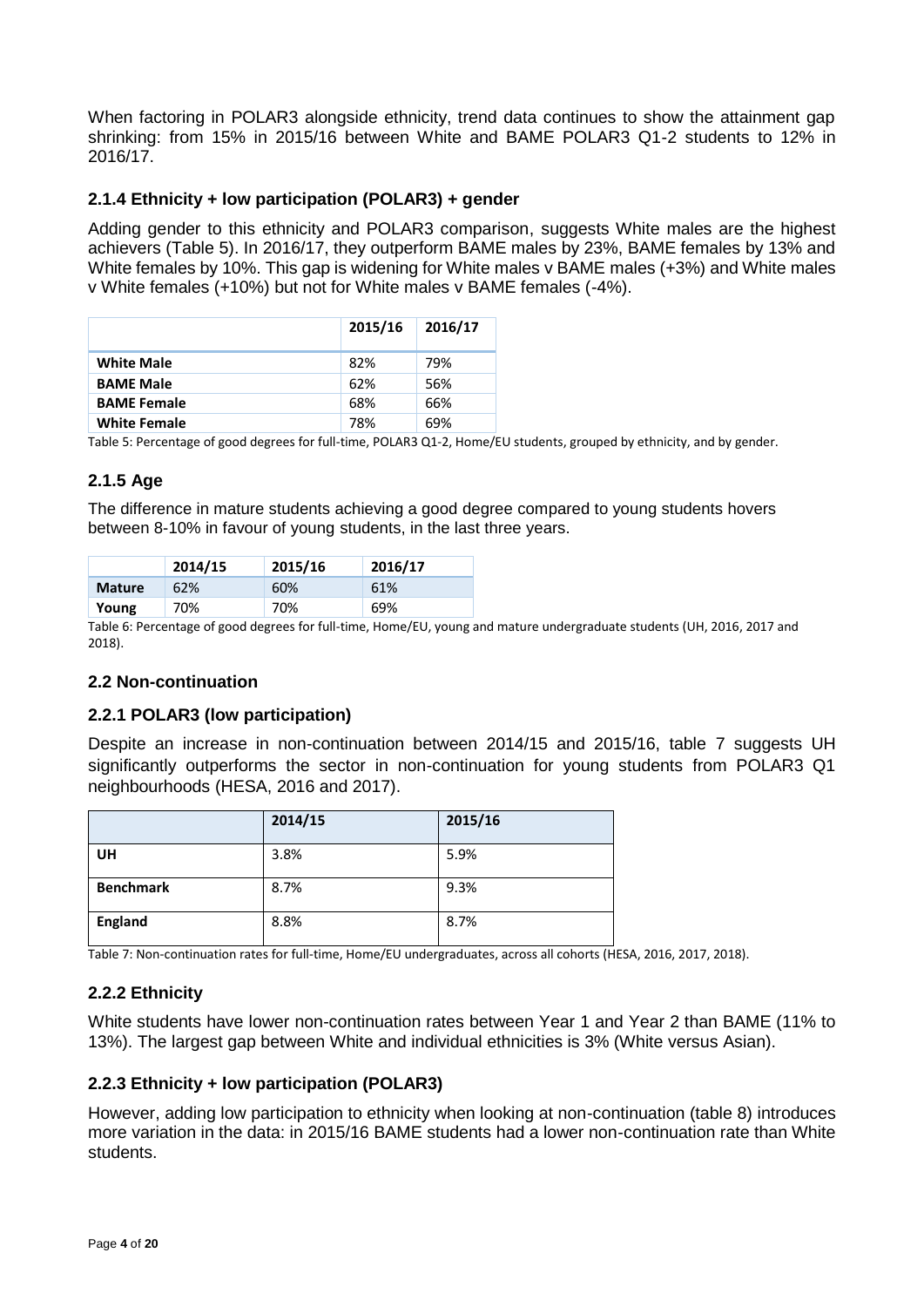|             | 15/16                   | 16/17                   |
|-------------|-------------------------|-------------------------|
|             | <b>POLAR3 Q1&amp;Q2</b> | <b>POLAR3 01&amp;02</b> |
| <b>BAME</b> | 4.3%                    | 8%                      |
| White       | 7.6%                    | 6.8%                    |

Table 8: Non-continuation rates of POLAR3 Q1-2, full-time, Home/EU undergraduate students, compared by ethnicity (UH, 2017 and 2018).

#### **2.2.4 Ethnicity + low participation (POLAR3) + gender**

Table 9 suggests that BAME males are the most at-risk group for non-continuation. In recent submissions to OFFA, the University made clear it would establish a baseline for non-continuation amongst White, socio-economically disadvantage males. Data from 2017/18 might confirm whether the same should be introduced for BAME males.

|                     | 2015/16 | 2016/17 |
|---------------------|---------|---------|
| <b>White Male</b>   | 7.7%    | 8.3%    |
| <b>BAME Male</b>    | 4%      | 11.1%   |
| <b>BAME Female</b>  | 4.5%    | 5.7%    |
| <b>White Female</b> | 7.5%    | 5.5%    |

Table 9: Non-continuation rates of full-time, POLAR3 Q1-2, Home/EU undergraduate students, compared by ethnicity and gender. All (UH, 2017and 2018).

## **2.2.5 Age**

Non-continuation rates for mature students at UH are broadly in-line with the rest of the sector (table 10, HESA). However, looking more closely at the difference between mature and young rates, within UH, indicates a wider gap as students progress beyond Year 1. Additionally, the HESA rate for UH in 2015/16 (10.1%) is not yet under the University's own baseline of 9.7% set as part of previous OFFA submissions.

| Mature/non -<br>continuation<br>rate | 2013/14 | 2014/15 | 2015/16 |
|--------------------------------------|---------|---------|---------|
| UH                                   | 8.9%    | 12.7%   | 10.1%   |
| <b>Benchmark</b>                     | 12%     | 11.5%   | 10.1%   |
| <b>England</b>                       | 12.8%   | 12.4%   | 12.2%   |

Table 10: Non-continuation rate of mature students (HESA, 2015, 2016 and 2017).

#### **2.2.6 Care leavers**

Care leavers have an extremely high non-continuation rate. At UH, the non-continuation rate for undergraduate care leavers, from year 1 to year 2, is 33% (NB: this population is less than 30). Trend data is currently being established.

#### **2.3 Conclusion**

The data suggests that the University has positive outcomes for students from low participation neighbourhoods (attainment and non-continuation); low income households (attainment); mature students (non-continuation); and that the attainment and non-continuation gaps between White and BAME students are shrinking and consistently small, respectively.

However, more work needs to be done in the following areas:

- Continuing to reduce the attainment gap between White and BAME students
- Reducing the attainment gap between White males and other gender/ethnicity intersections
- Improve the attainment gap between young and mature students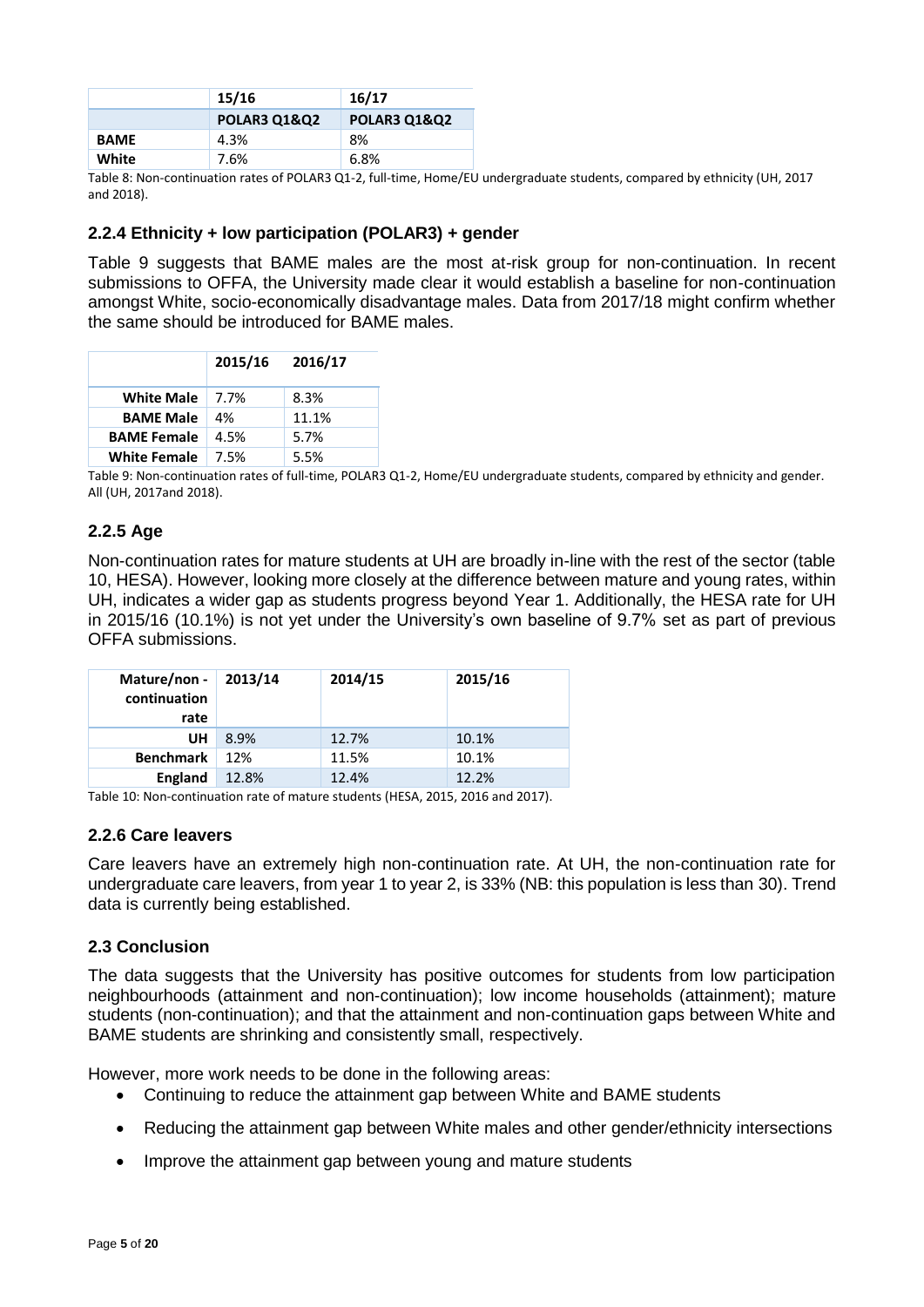- Focus on non-continuation rates amongst ethnicity, low participation and gender intersections
- Improve data and outcomes for care leavers

## **3. Progression**

This section looks at the most recent DLHE data (2015/16) and focuses on some of the unrepresented groups that have been identified in previous sections, as well as intersections of personal characteristics.

|                                           | Percentage in employment or<br>further study | Percentage in graduate<br>employment |
|-------------------------------------------|----------------------------------------------|--------------------------------------|
| All UK, Full-time, first-degree graduates | 96.1%                                        | 78.4%                                |

Table 11: Percentage of UH, UK, full-time, first degree graduates in employment or further study (DHLE, 2015/16)

## **3.1 Low participation (POLAR3)**

Employment and further study levels (DLHE, 2017) of graduates from POLAR3 Q1-2 (94.2%) versus other POLAR3 quintiles (96%) is not overly pronounced. However, this gap grows to 4.4% when considering graduate employment (see section 3.4).

#### **3.2 Disadvantage (Low participation + income (Herts Success))**

The progression gap for students in the Herts Success programme increased between 2014/15 and 2015/16.

|                               | Percentage employed<br>or in further study | Gap   | <b>Employed in graduate level</b><br>jobs | Gap   |
|-------------------------------|--------------------------------------------|-------|-------------------------------------------|-------|
| <b>Herts Success</b><br>15/16 | 85.5%                                      | 10.6% | 53%                                       | 25.4% |
| <b>UH 15/16</b>               | 96.1%                                      |       | 78.4%                                     |       |
| <b>Herts Success</b><br>14/15 | 97.3%                                      | 1.1%  | 71.3%                                     | 6%    |
| <b>UH 14/15</b>               | 96.2%                                      |       | 77.3%                                     |       |

Table 12: Percentage of UH, UK, full-time, first degree Herts Success graduates in graduate level employment, compared with UH, UK, full-time first-degree graduates (DHLE, 2014/15 and 2015/16).

Previous OFFA submissions have recognised the need to reduce the progression gap between Herts Success students and the whole university cohort, with a target to reduce the gap to 4% by 2021/22. Currently, we are off our 2014-15 baseline of 6.3%. This one-year drop in employment and graduatelevel employment may be due to DLHE methodology or cohort variations. That notwithstanding, 2014/15 may be an outlier, in which case students associated with multiple measures of disadvantage are facing lower levels of progression into (meaningful) employment. The release of 2016/17 DLHE data will hopefully confirm which of the years is an outlier and will be used to guide our strategy for continuous improvement in this area.

#### **3.3 Ethnicity**

There is only a slight gap in the progression of White and BAME graduates to employment or further study (0.1%). Black graduates reported the highest percentage of employment or further study, 96.9%, compared to White students and BAME students overall (96.1% and 96%, respectively).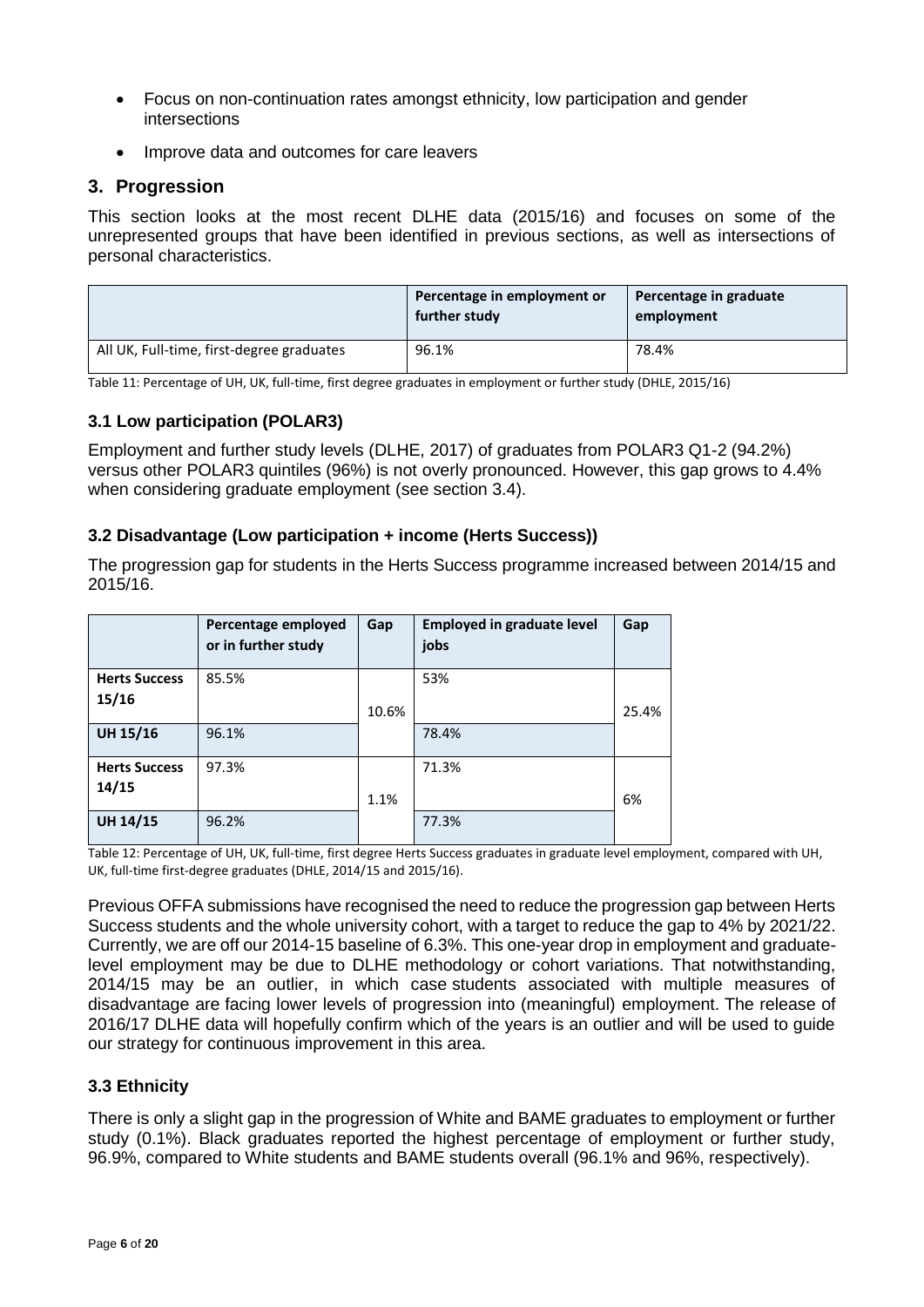Although the progression gap for employment or further study is small, the progression gap for graduate level employment reveals that BAME students are less likely than their White peers to be employed in graduate roles after university (a gap of 3.7%).

## **3.4 Ethnicity + low participation (POLAR3)**

As seen in section 3.1, graduates from POLAR3 Q1-2 backgrounds face lower levels of progression than their peers. Table 13 shows that this is particularly the case for BAME graduates, suggesting once again that those graduates who have more than one intersection of disadvantage are facing barriers to progression.

| <b>Ethnicity</b>                   | All   | <b>POLAR3 Q1-2</b> | <b>Other POLAR3</b> |  |  |
|------------------------------------|-------|--------------------|---------------------|--|--|
| <b>Employment or further study</b> |       |                    |                     |  |  |
| White Male                         | 94.2% | 94.2%              | 94.2%               |  |  |
| <b>BAME Male</b>                   | 95%   | 91.7%              | 94.9%               |  |  |
| White Female                       | 97.8% | 96.4%              | 97.7%               |  |  |
| <b>BAME Female</b>                 | 96.8% | 93.2%              | 97.3%               |  |  |
| <b>Graduate level employment</b>   |       |                    |                     |  |  |
| White male                         | 78.2% | 73.7%              | 77.5%               |  |  |
| <b>BAME</b> male                   | 72.1% | 63.3%              | 71%                 |  |  |
| <b>White Female</b>                | 81.7% | 76.4%              | 80.3%               |  |  |
| <b>BAME Female</b>                 | 79.9% | 70.5%              | 77.6%               |  |  |

Table 13: Percentage of UH, UK, full-time, first degree graduates in employment or further study, grouped by ethnicity, gender, and POLAR3 quintile (DHLE, 2015/16).

The above data also suggests that despite being the highest achievers in 2015/16 (section 2.2.5), White males from low participation backgrounds have the same progression rate, and lower graduate employment rates than their peers from other POLAR3 backgrounds.

# **3.5 Conclusion**

Graduates from low participation backgrounds face only slightly diminished rates of progression to employment or further study (94.2% compared to 96.1% overall). BAME graduates have progression rates equal to their White peers (96%), with Black graduates' rate the highest of all ethnicities (96.9%). However, in terms of graduate level employment, there is a 3.7% gap between White and BAME graduates, as well as, a similar gap between White and Black students. Furthermore, while progression rates are strong overall for various intersections, there are gaps between certain groups that should be addressed. For example, although students from low incomes and low participation neighbourhoods enjoy progression rates of 85.5%, this is receding compared to 2014/15.

# **4. Overall Conclusion**

The many positive trends in terms of participation and outcomes across the student lifecycle are reflective of the University's commitment to widening participation and supporting students from under-represented backgrounds. However, we have also highlighted areas of improvement where data suggests gaps exist or are widening.

Regarding access, the University's student body is diverse, with over 40% listed as: first in their family to higher education; from socially disadvantaged backgrounds; BAME; disabled; care leaver;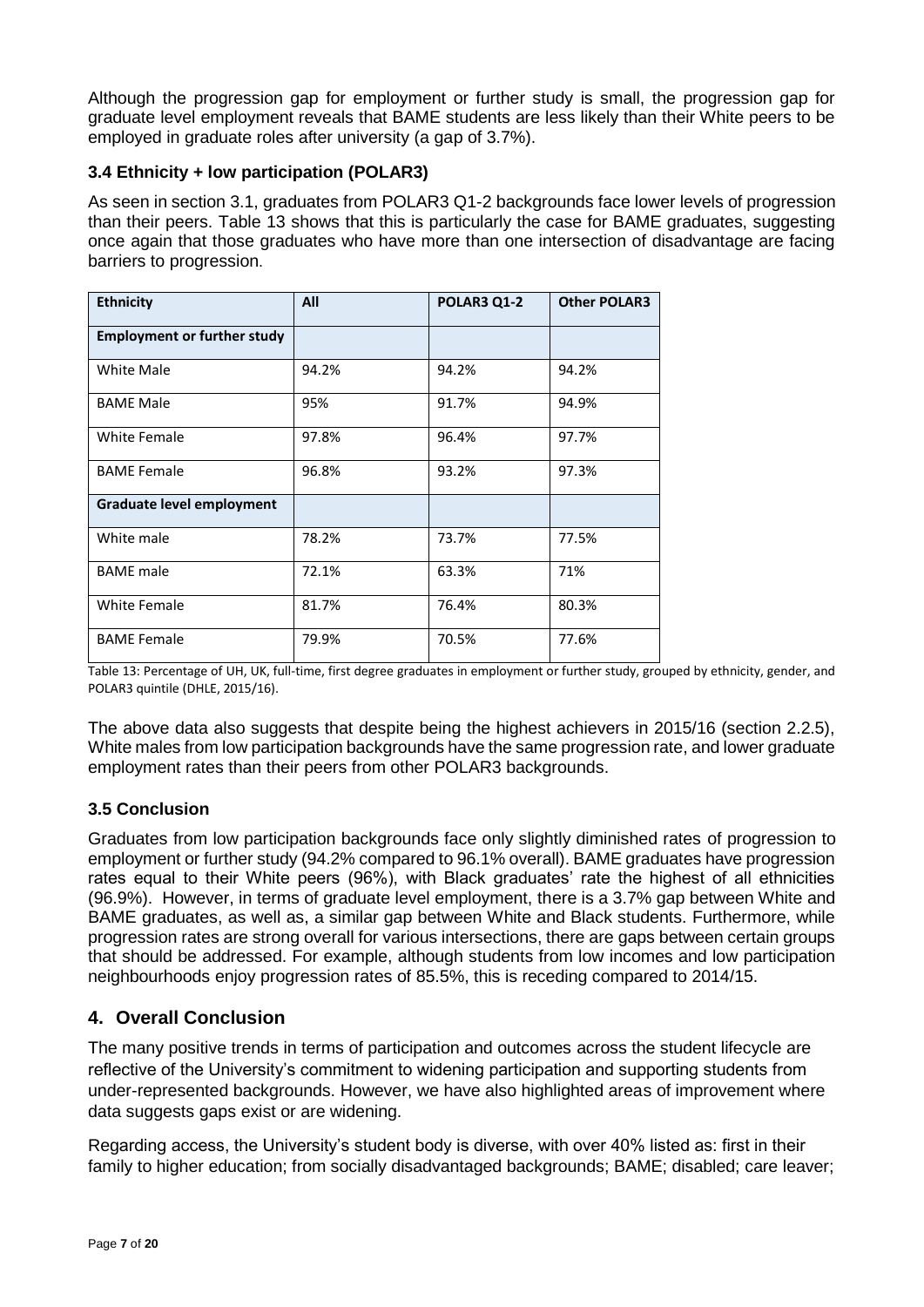mature; part-time. Further work should now concentrate on ensuring specific groups continue to see progression, particularly for students from POLAR3 Q1 backgrounds and Black applicants.

The University has achieved positive attainment and non-continuation outcomes for students from various intersections. In particular, the attainment gap between White and BAME students is shrinking. However, more work needs to be undertaken concerning attainment gaps between White and individual ethnicities, between young and mature learners and also non-continuation gaps between various intersections. Finally, graduate data reveals high overall progression for all students, especially Black students. Despite this, focusing on graduate level employment reveals a gap between White and BAME students that needs to be addressed.

# **Ambition and strategy**

# **1. Ambitions**

The University's approach to widening access and social mobility is holistic and fully aligned with our 2015-2020 Strategic Plan objectives, in particular:

- Strengthening the diversity of our community.
- Fostering enquiry, critical thinking and curiosity through inclusive, intellectually challenging courses.
- Developing students with the knowledge, skills and attributes to succeed in business and the professions.
- Strengthening professional partnerships to enhance graduates' employability.
- Developing students' social and global awareness.
- Demonstrating and promoting our positive social, cultural and economic impact.
- Sharing our knowledge, facilities and resources.
- Providing local leadership in education, culture and innovation.
- Attracting and developing outstanding people.

In order to achieve these objectives, the University is committed to enabling positive outcomes for all, and we have adopted the following principles to mainstream our approach to widening access and social mobility:

- The adoption of a broad definition of under-represented and disadvantaged groups as outlined above.
- A reflective and evidence-based approach to all widening participation activity in order to maximise the impact and reach of everything we do.
- A commitment to an inclusive approach which ensures that curriculum design, learning and teaching, and student support activity is successful in meeting the needs of our diverse student body in a way that enhances retention, success and employability.
- The provision of evidence-based, targeted additional support to students where needed.
- A commitment to working in partnership with schools and FE colleges in order to raise attainment of students and promote interest in, and enthusiasm for, higher education.

Following a review of access and student success activity in 2016-17, the University adopted a whole institution approach to raise attainment of learners from under-represented groups in schools and colleges and to accelerate the progress of our own students from under-represented and disadvantaged communities. Within this broad definition, the University acknowledges the additional needs of particular groups within our student body and includes care-leavers, carers, people estranged from their families, refugees, and people with a broad range of mental health conditions.

The University's Strategy for Widening Access and Student Success (2017-20) is fully aligned with the University's 2015-20 Strategic Plan objectives and sets our ambition for:

 A whole-institution approach embedding widening participation support and awareness at all levels;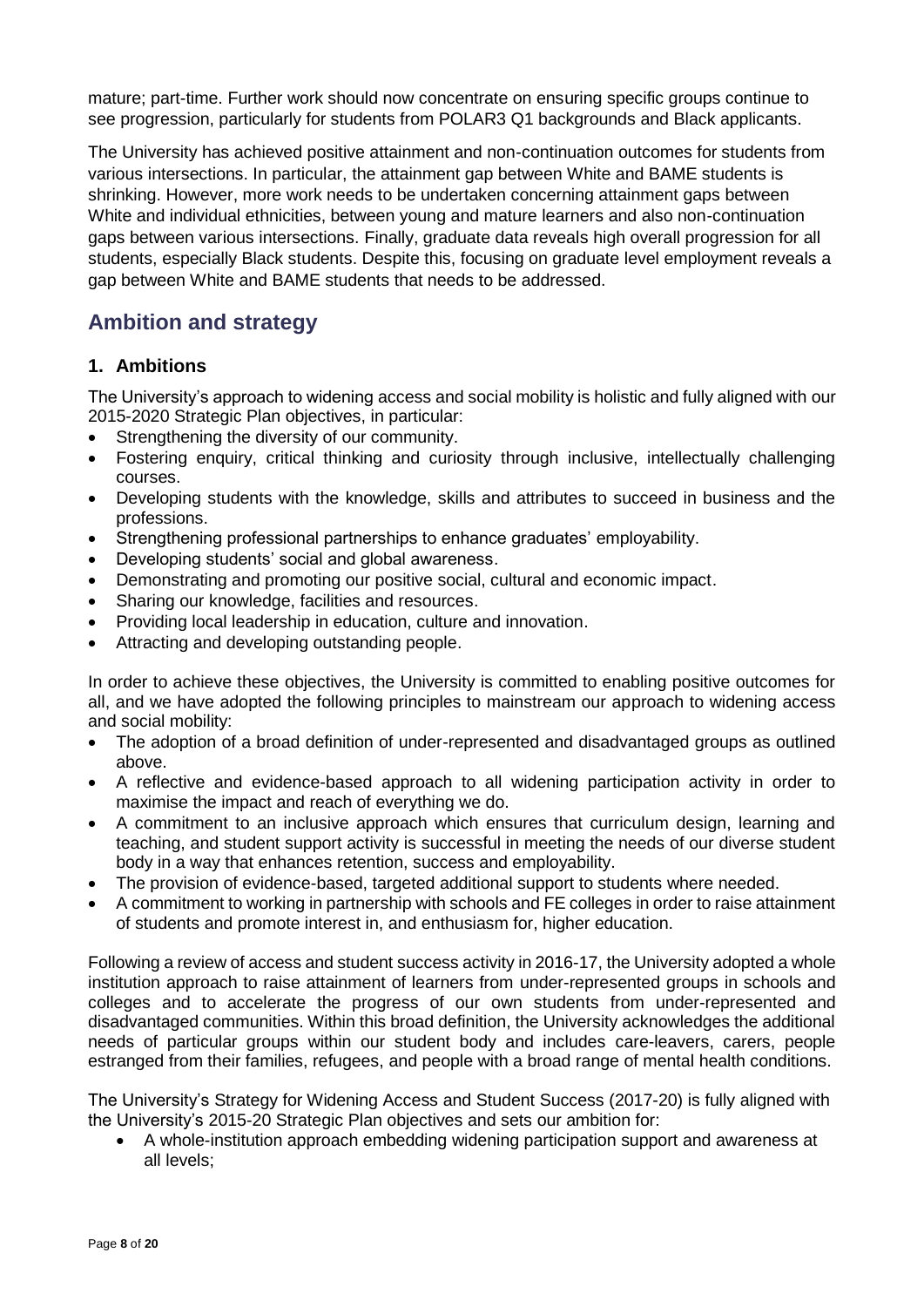- A student lifecycle approach encompassing access to HE, time at HE and progress to employment or further study;
- Smarter, evidence-based spend;
- Stretching targets which will enable faster progress.

Derived from this strategy, our Widening Access and Student Success Operational Plan outlines the way in which we will meet these requirements, through delivery and co-ordination of activity as well as building capacity across the institution. This is manifested in a whole-university approach, embedded in our Academic Schools and co-ordinated through our Learning and Teaching Innovation Centre, and supported by central teams including Marketing and Communications, Careers and Employment and Student Wellbeing. The Operational Plan was developed in consultation with students, senior management and relevant committees including the Student Education and Experience Committee and the Widening Access & Student Success Working Group.

We have reviewed our Access Agreement for 2018-19 in the context of the Office for Student's strategic priorities for 2019-20; the University's Strategic Plan (2015-20) objectives; the principles that underpin the University's commitment to widening participation; and assessment of our current progress against our targets. The University's Access and Participation Plan 2019-20, therefore, draws on all of this underpinning work and focuses our activity on priority areas relevant to the institution: outreach, retention, employability and success; and to particular student groups at each stage of this lifecycle where evidence suggests we require greater focus.

Our approach will be evidence-based. The importance of the task, and the standards that we expect to reach as an institution, all require that we understand who the students and potential students are that the University of Hertfordshire is seeking to work with. We will therefore continue to maintain our commitment to meet the targets already set out in previous Access Agreements, and in this Plan we will focus on the areas where assessment of our performance indicates that there is a need to target more resource and activity. At a strategic level this means for:

- Access continue to recruit a diverse student body with a particular focus on improving Polar 3 Q1 & Q2 (overall numbers) and Black (and BAME) applications to offers/offers to acceptances;
- Success continue to work on reducing the attainment gap, especially BAME, Black (male), and mature attainment gap; non-continuation amongst specific ethnicities and especially low participation gender/intersections e.g. (POLAR 3 Q1 & Q2)/BAME (males); non-continuation for care leavers;
- Progression continue to sustain excellent student outcomes, aligned to the University's strategic objectives, with a focus on improved graduate employment for low participation/disadvantaged/male BAME students.

Going forward, we will direct resources to enhance widening access activities and to support students after they have enrolled. We continue to be committed to developing strategic relationships and to our leadership of NCOP work in Hertfordshire and Bedfordshire through the Aspire Higher consortium. We will further invest in evaluation and monitoring to improve our understanding of the challenges faced by different groups of students and to ensure that investment is informed by evidence to maximise impact and reach, in those areas where we most need to improve.

# **2. Target Groups**

UH intends to increase aspiration and access to higher education, and to raise academic attainment for all our target groups. The University prioritises the participation and outcomes of groups associated with multiple dimensions of disadvantage. We also recognise that students from widening participation groups often require additional support to ensure retention, employability and success. We have therefore identified this area as an important element of our Access and Participation Plan. Since 2014/15, the University has funded Herts Success, a programme designed to increase our support for widening participation students before and during their time in higher education. In 2017/18 over 2,500 students (more than 10% of our overall student population) were supported by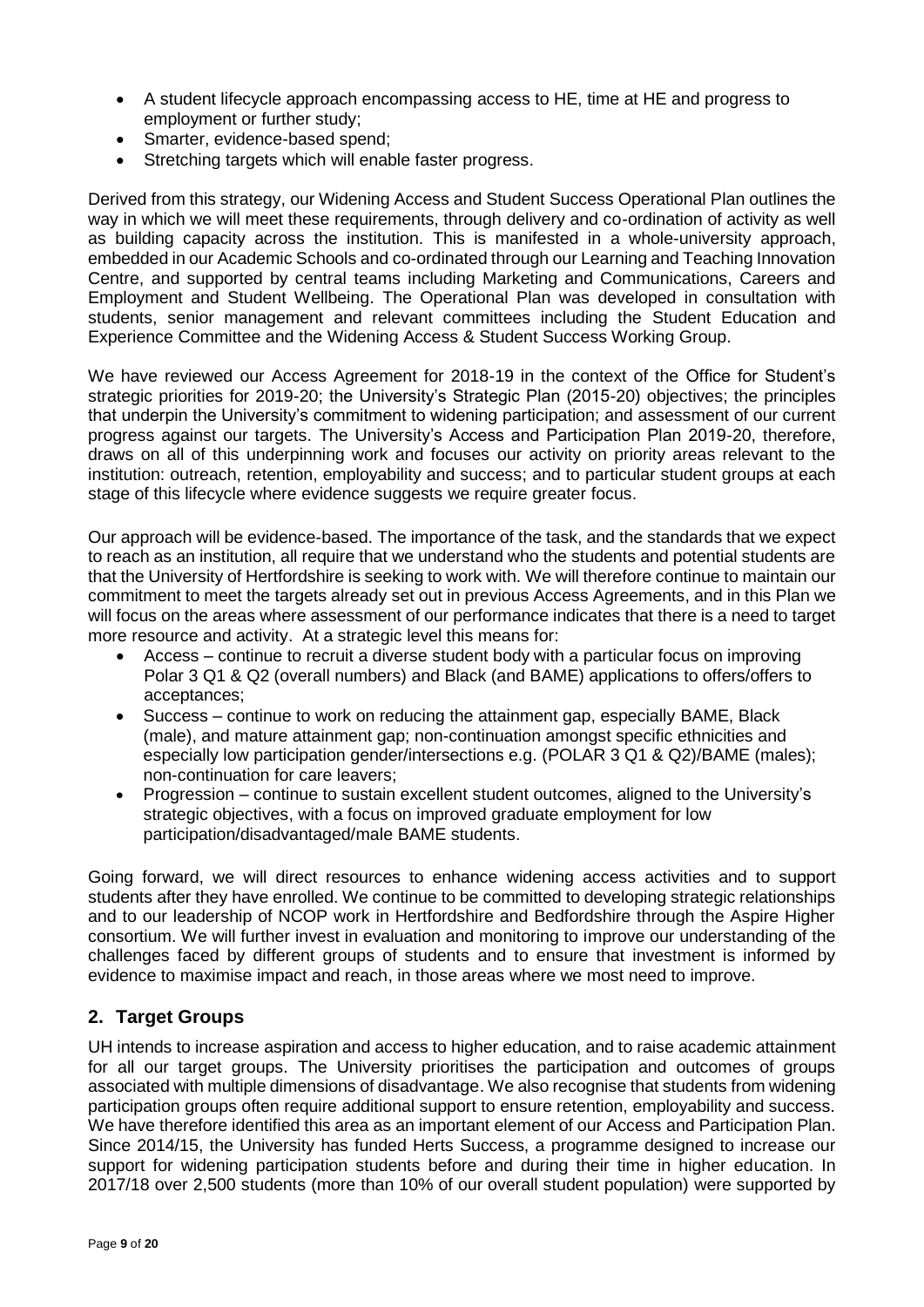Herts Success. This follows a decision to relax the eligibility criteria in order to support more students. Our programme evaluation reveals that there were high levels of success and retention across this targeted group of students.

We will continue building on those elements of our existing programme that we identify as most effective and continue to balance the need to target wider mainstream student groups while ensuring more identified targeted groups receive specialist support. Based on our assessment of institutional data and current performance in the previous section, we now outline which underrepresented groups we will be specifically targeting and at which stages of the student lifecycle.

Listed below are existing targets based on the 2018-19 OFFA Access Agreement. Additional new targets are italicised.

#### **2.1. Access**

- i. Maintain the percentage of young full-time undergraduate entrants from state schools or colleges at 97.8%.
- ii. Improve the percentage of young, full-time undergraduate entrants from low-participation neighbourhoods (POLAR3 method) to 9%.
- iii. Maintain the number of declared care leavers studying at the University at 24.
- iv. Maintain collaborative outreach activities for potential students at 5.
- v. Maintain interactions with potential students and their families at 5,400.
- vi. Maintain percentage of male attendees at outreach events on campus at 48%.
- *vii.* Maintain the number of residential summer schools for young people at 3 *– including targeted children in care summer school*.
- viii. Continue to sponsor UTCs and Free Schools. Work to support other schools through Trust Agreements.
- ix. In order to boost attainment in secondary schools, we will draw on University disciplinary expertise to support the subject knowledge development of secondary teachers in partnership schools.
- x. Maintain the number of secondary school pupils engaged in buddying/mentoring schemes at 130.
- *xi. Narrow the gap between Black and white applications to offer ratio from 19.8% to 9.9% and between BAME and white applications to offer ratio from 10.6% to 5.3%.*
- *xii. Increase Early Years' attainment and engagement through development of links with local primary schools and deliver 5 engagement activities across the year.*
- *xiii. Co-ordinate 2 cross-county primary school outreach schemes.*

#### **2.2 Success**

- xiv. Narrow the gap in attainment of a good degree between BAME and white students to 15%.
- xv. Maintain non-continuation rates in the year following entry of young full-time first-degree entrants not in higher education at 5.1%.
- xvi. Maintain non-continuation rates in the year following entry of mature full-time first-degree entrants not in higher education at 9.7%.
- xvii. Establish a benchmark for non-continuation rates of white, socially disadvantaged male students.
- *xviii.* Establish a benchmark for the number of widening participation students engaged in online programmes and higher/degree apprenticeships*.*
- *xix. Reduce the attainment gap between White and Black students from 27% to 13.5%*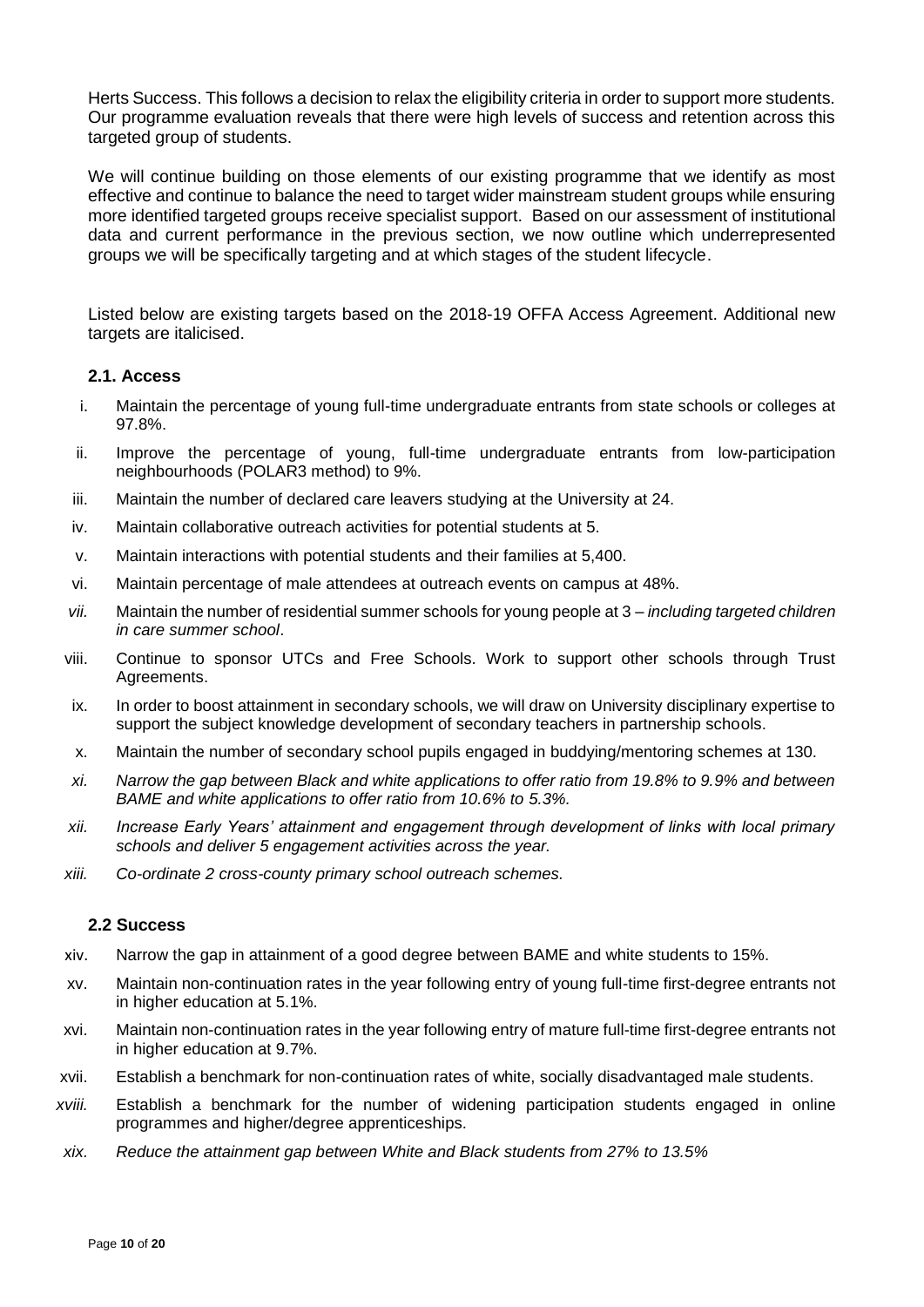- *xx. Improve non-continuation between Year 1 and Year 2 for low participation BAME males from 11.1% to 5.5%.*
- *xxi. Improve non-continuation for care leavers from 33% to 25%.*

#### **2.3 Progression**

- xxii. Narrow the gap between graduate employment levels of widening participation students engaged in the Herts Success programme and the whole university cohort to 8%.
- xxiii. Maintain employment rates of full-time, first degree graduates who say they are working or studying (or both) as a percentage of all those who are working or studying or seeking work at 93.2%.
- *xxiv. Narrow the gap between graduate employment for low participation students and the whole University cohort to 3%.*
- *xxv. Narrow the gap between graduate employment for low participation BAME students and the whole University cohort to 3%; for low participation BAME males and the whole University cohort to 10%; for low participation BAME females and the whole University cohort to 4.5%.*

# **3. Collaborative working**

The University's commitment to partnership is underlined by Strategic Plan objectives to 'share our knowledge, facilities and resources' and 'provide local leadership in education, culture and innovation'. We work in partnership with schools, colleges and other organisations to raise students' attainment, aspirations and access to university. To achieve these aims we work strategically in three ways: through sponsorship of, and formal partnership with, local schools and colleges; through collaborative working with a much wider network of primary and secondary schools and FE colleges; and through collaborative work with other organisations. The work is driven forward and managed by the Widening Access and Student Success team and supported by teams across the university, including in Academic Schools, Careers and Employment, Marketing and Communications and Academic Registry who are all closely involved in delivering on our partnership vision.

#### **3.1 Sponsorship/partnership with local schools and colleges**

The University sponsors four local primary free schools and two UTCs; and leads the Hertfordshire Higher Education Consortium with four Further Education (FE) colleges.

Our Widening Access team works in partnership with the UTCs, providing specialised mentor training to sixth form students throughout the academic year. The UTCs are invited to take part in our bespoke on campus events that provide high level technical education and supports the needs of the regional economy, for example STEM outreach days, or Young Enterprise and Federation of Small Businesses events. The University is involved in UTC open days and parents' evenings. We provide regular briefings and communication with UTC staff to ensure understanding of current HE developments (examples include student finance, the UCAS tariff, value of key skills, writing references and unconditional offers).

Our vibrant consortium partnership with the four Hertfordshire FE Colleges (Hertford Regional College, North Herts College, West Herts College and Oaklands) has resulted in over 15,000 students progressing to the University from the Consortium since it was founded in 2000. In 2016/17 63% of students transferring from the Consortium went on to achieve 'good' Honours degrees. With Oaklands College (geographically the closest college) we have also established the University Campus St Albans, a collaborative venture which delivers part-time higher education courses to predominately mature learners.

The University is mindful of reports underlining the need for longitudinal interventions to promote social mobility and has taken a lead in planning a long-term future for widening participation success in the county through our involvement in establishing four Free Schools (The Hatfield Community Free School, Jupiter Community Free School, Lanchester Community Free School and Ascot Road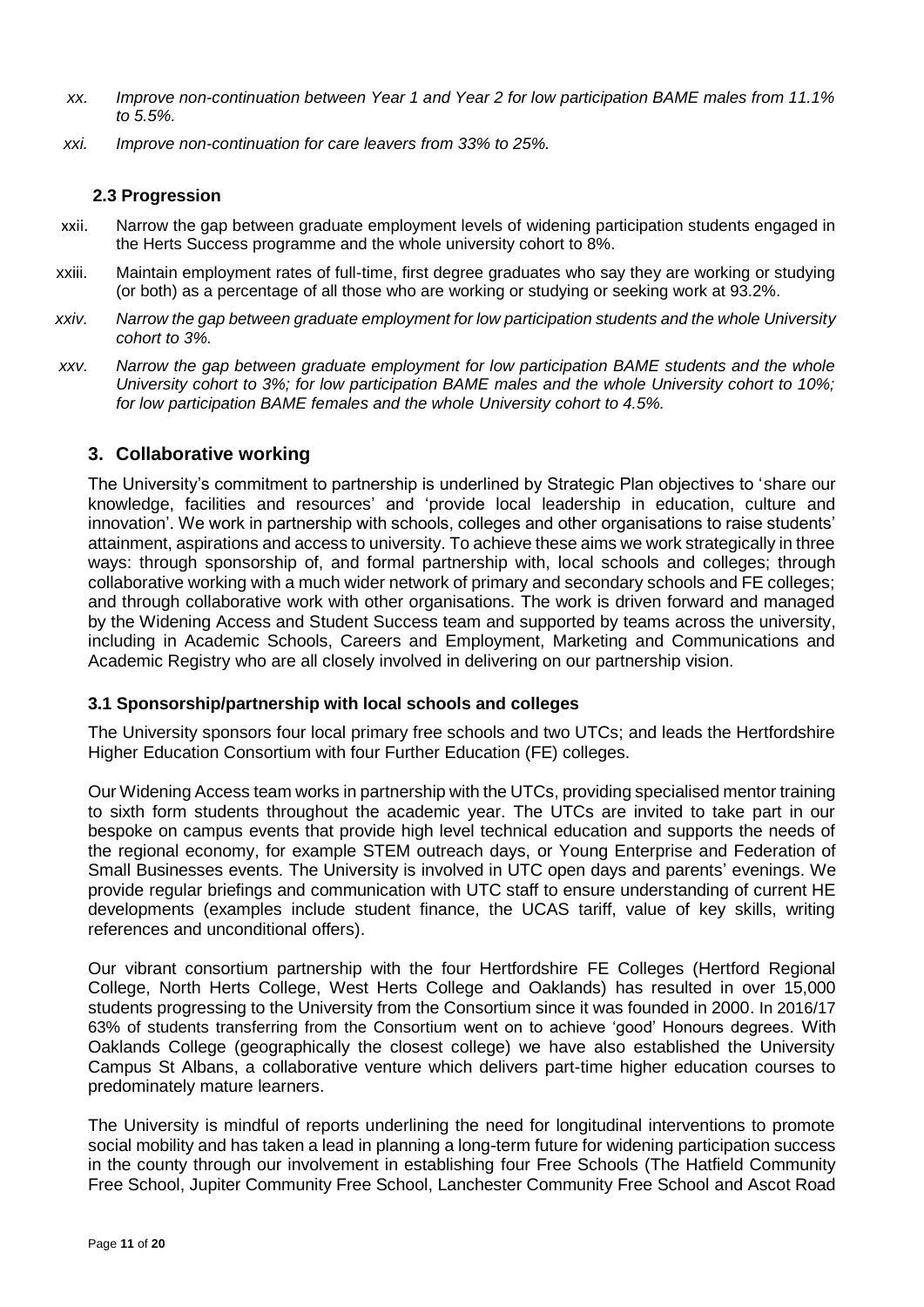Community Free School), which include areas where there is low aspiration and progression to HE. Staff from the University are involved in the strategic development of the schools as governors. We are also increasing engagement with these schools by developing a full lifecycle approach to support pupils from an early stage. This includes developing the skills, knowledge and information they need to access HE. We are currently facilitating teacher training for STEM activities for Free School staff members.

## **3.2 Collaborative working with wider networks of schools**

In addition to the targeted and focused work with our sponsored schools and consortium partners, we work with a much wider network of schools and colleges. This includes work with 23 Beacon Schools (secondary schools in areas of low progression to university). Activities developed in collaboration with Beacon Schools include: workshops providing additional skills support for those who need it prior to their HE studies; Pathfinder Days for year 9 pupils to work with outreach Student Ambassadors on the University campus to explore aspects of university life (including budgeting, course choice and student finance); residential summer schools; and academic assistance (including bespoke support for GCSE borderline Maths and English students) and subject masterclasses. We are also extending this work to include advice on vocational and Further Education routes to Higher Education, including work-based learning opportunities and routes for Apprentices, including Degree Apprenticeships; and a range of talks for years 9 to 13 regarding university, including 'Why Go to University', 'Personal statements, 'Student Finance' and 'Study Skills'.

The University is increasing engagement with primary schools to increase aspiration and attainment from an early stage. We are developing plans for a 'Great Science Share' day for local primary schools. This year the Widening Access team are supporting 'The Joy of Reading' events, focusing on engaging local primary schools in creative writing and English literature. The University is also home to the Primary Science Quality Mark (PSQM) which has worked with 3,383 UK primary schools since 2011 to raise attainment in primary science. Each of these schools have worked with us for at least a year, and 277 of them have worked with us for more than one year. This equates to 13% of English primary schools.

# **3.3 Collaborative work with other organisations**

The University continues to collaborate with other universities and organisations. The Widening Access team have links with external organisations, for example SET POINT Hertfordshire and the Institution of Engineering and Technology (IET), to offer bespoke activities. These include an evolving partnership with the Engineering Development Trust who have worked alongside the School of Engineering to deliver subject specific taster days developing student awareness of 'Routes into STEM'. Separately to the work outlined in this Access and Participation plan, the University continues to engage proactively with our 'Aspire Higher' partners in the NCOP, ensuring effective coverage of all wards covered by the funding. The University aims to continue its membership of the Forum for Access and Continuing Education (FACE).

In terms of student success, we have recently established a collaboration with Smart Resourcing Services (SRS) who worked with our Careers and Employment team to run the Assessment Centres for over 1000 second year students, from degree programmes in the School of Humanities and Hertfordshire Business School. In future we aim for 50% of all second-year students to be provided with this opportunity. It is a 'mainstream' activity that benefits all but, in terms of targeted student groups it has enhanced opportunities to apply for and succeed in achieving work placement and employment opportunities. There are also arrangements to support students with disabilities and those requiring adjustments associated with their personal development plans.

# **3.4 Conclusion**

Partnership and collaboration are fundamental to the University's work in widening access and student success. We remain committed to maintaining and further developing each of the areas of partnership outlined in the foregoing.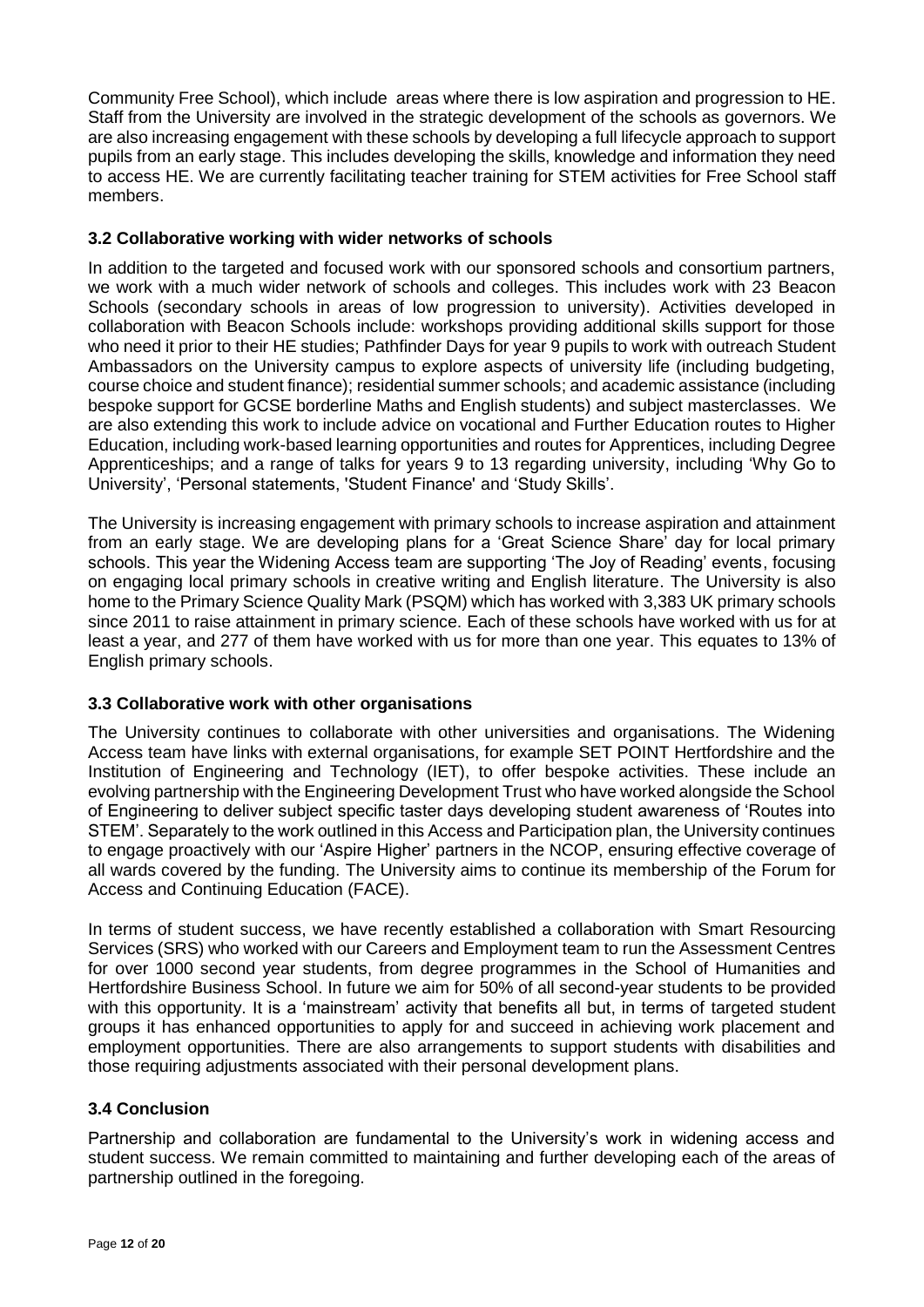# **4. Continuous Improvement: Monitoring and Evaluation**

Monitoring and evaluating the impact of our actions is at the heart of the University's strategic approach to evidence-led improvement. Our approach is designed to allow us to reflect on and inform our practice in order to direct our resources effectively and improve on our targets. Responsibility for monitoring and evaluation of the Access and Participation Plan falls under the Pro-Vice Chancellor for Education and Student Experience, reporting to Academic Board, the Student Educational Experience Committee (SEEC) and appropriate sub-committees.

`Disadvantage' and the effect it has on individuals is complex. Key to understanding this is the need for an improved knowledge of how information may be gathered and legitimately shared across the University. Monitoring and evaluation will be a key function of the central Widening Access and Student Success team. Our evaluation strategy is aligned with the University's Strategic Plan for Widening Access and Student Success and the Social Mobility and Widening Access Operational Plan. Details of our approach are listed below.

## **Current approach:**

- Includes having developed an evaluation framework based on the collaborative NERUPI (Network for Evaluating and. Researching University Participation Interventions) framework;
- Evaluating of outreach activities and student success and progression work across the University, according to our evaluation framework, to ensure we are meeting our ambitions and goals;
- Monitor the impact of the new bursary payment for first year, low-income students who live in POLAR3 quintiles 1 and 2; along with the ongoing care leavers' bursary and the University's Hardship Fund;
- Annual reports of Widening Access and Student Success are disseminated to senior committees including Student Educational Experience Committee and Chief Executive Group;
- Evaluation practice is also disseminated through other channels such as the Learning and Teaching Conference. Central evaluation of institutional peer mentoring and institutional student success initiatives is coordinated across the University;
- Externally, outcomes are presented at conferences and submitted to journals.

# **Continuing improvement:**

- Enhance programme-level monitoring with the provision of tools to allow more sophisticated analysis of student data;
- Increase the use made of published and internal student data, including value added data, expanding the work of the Student Performance Monitoring Group (SPMG);
- Continue subscription to the Higher Education Access Tracker (HEAT) service to track engagement in outreach activities and build longitudinal evidence of student achievement;
- Continue to invest in systems and methods to analyse our data with a strong focus on evaluation;
- Greater involvement of students in the delivery, evaluation and continuous improvement of our plan;
- Outcomes of evaluations to guide activity and programme planning.

# **5. Alignment to Equality and Diversity**

The University of Hertfordshire has a diverse student population of which we are proud. Our BAME student population 48.2% is compared to the 20.4% for the Hertfordshire population overall. Our over-arching Equality and Diversity Policy articulates a renewed vision for advancing equality and valuing diversity which supports the achievement of the University's Strategic Plan. The Equality and Diversity Policy (UPR EQ03, updated 4th April 2012) can be accessed on the University's website at the following location:<http://sitem.herts.ac.uk/secreg/upr/EQ03.htm> .

The policy statement set out in this document summarises how the University will realise this vision, in accordance with the Equality Act 2010 and other relevant legislation. The University is committed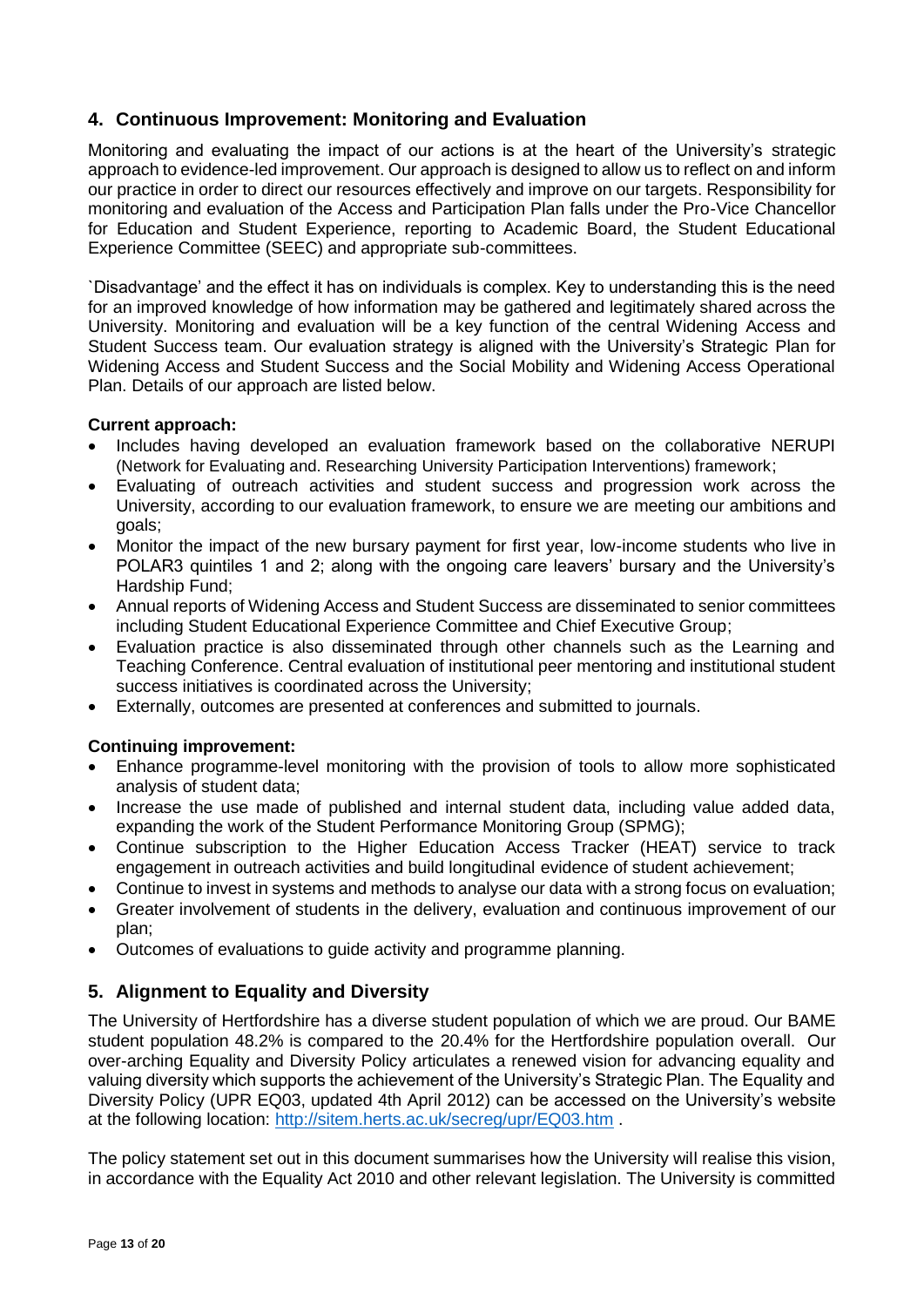to producing Equality Impact Assessments for the areas covered by this Access and Participation Plan, supported by the University's Equality Office.

The University is committed to delivering inclusive practice in teaching and assessment, not just in accessibility but all facets of equality. We have mechanisms in place to regularly monitor the performance of our student body across a range of protected characteristics throughout the student journey, e.g. from admission to attainment, from University-wide to programme level data. Datadriven equality actions are being included in plans at all levels, with examination at a strategic level by the Student Performance and Monitoring Group, as well as consideration by programme teams through Annual Monitoring and Evaluation reporting.

Key equality achievements in recent years include achieving an institutional Bronze Athena SWAN award and eight Bronze departmental awards. The University is also one of only nine UK institutions to hold a Bronze award in the Race Equality Charter Mark. Both of these help the University to maintain a high level of awareness of gender and race equality, as well as to consider the intersections of other protected characteristics with race and gender that may affect student outcomes. Each School's Equality, Diversity and Inclusion Team provide a forum for enhanced engagement between staff, students and other stakeholders about recruitment, attainment and progression, as well as the student pipeline to postgraduate study and employment.

The University has a longstanding public commitment to reduce the attainment gap between BAME and White students, and this remains in our Equality Objectives for 2016-2020. Our work on the BAME Student Success project has identified that there is no single cause for the attainment gap. Our data consistently shows that Black students continue to receive 'good degree' awards at a lower rate than any other ethnic group, and this was evidenced within our Race Equality Charter bronze [submission.](http://www.herts.ac.uk/about-us/equality-and-diversity/race-equality-charter-mark) As a result, we have set the challenging target of further reducing the gap between White and Black students receiving a 'good degree' by 10 percentage points by 2020. This will focus our attention on the reasons behind the gap for this particular cohort of students and begin to identify and implement strategies to reduce the gap. Our focus here will benefit all groups of students in future. The University has recently been successful in a recent HEFCE Catalyst bid in collaboration with other institutions to continue our work to address the attainment gap, and we are confident this will facilitate further development with our learning and teaching strategies.

There is also significant equality and diversity work related to disability. The University monitors recruitment, achievement and progression by disability on an annual basis and is proud to report that statistics remain positive showing that there is no significant difference in the way disabled students at the University perform academically or in their progression when compared to nondisabled students. There is also no evidence of under-recruitment of disabled students. This data will continue to be reviewed regularly and methods of collecting data on disability disclosed post registration will be reviewed for reporting purposes.

The number of students seeking support for their mental health and the complexity of difficulties they present with continues to rise. We have therefore taken steps to address this through enhancement of our Mental Health Team in Student Wellbeing and by building closer working relationships with the local NHS trust who, due to demand on their own services, have recruited a mental health worker specifically to work with our students. This positive working relationship and the University's own Mental Health Team will be kept under review and further enhanced in line with identified need. We are also now providing a programme of Mindfulness workshops (online and face-to-face) for all students who wish to take up this opportunity, or who are advised to take the course by Student Wellbeing.

In response to changes to the Disabled Students' Allowance (DSA), the University continues to provide support services for individual disabled students by funding band 1 and 2 support workers. A strong focus for 2019-20 will be the embedding of our Inclusive Learning & Teaching action plan. While this specific action plan has been developed primarily for disabled students, it will enhance access to learning and assessment for a wide range of the student population. This includes the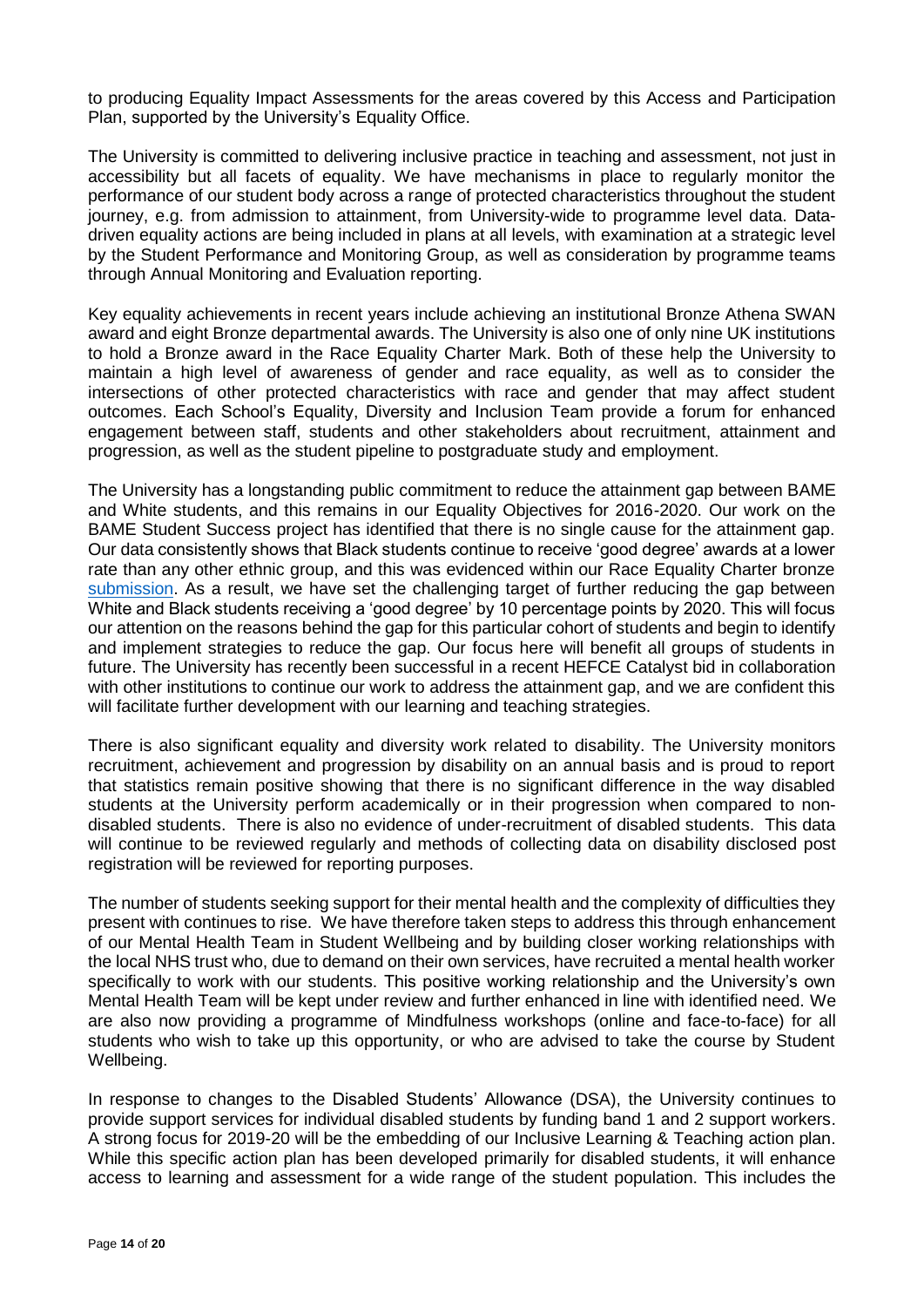universal recording of lectures; provision of digital capability/study skills relevant to students' course requirements; and provision of whole reading lists in accessible formats, when available from publishers. This will enable more students to learn and demonstrate their ability and knowledge without the need for so many individual adjustments, and the approach is in line with the University's overarching ethos in its Strategic Plan 2015-2020.

Key parts of this Access and Participation Plan positively impact on equality and diversity; for example, reducing the attainment gap between BAME and White students, and our ongoing support of Looked After Children/Care Leavers.

# **6. Student Consultation and Involvement**

The University is wholly committed to staff-student partnership and student co-production, consultation and evaluation is deeply embedded in all aspects of our work. Students are members of all formal university committees including the Student Educational Experience Committee (SEEC), where our Access and Student Success activities are considered and approved as a standing item on the committee's agenda.

The University consults with, and gains feedback from, students in many different ways including working with students from underrepresented groups. Feedback from the following student groups about their experiences via surveys, focus groups, informal discussions, evaluation reports have all informed the development of the Plan:

- Herts Success students
- BAME Student Advocates
- Commuting students
- Student with disabilities
- Care leavers

Feedback from the BAME Student Success Working Group, which has a very diverse membership and includes student representation from each School within the University, have also informed actions and activities within the Plan relating to student success and graduate employment.

Hertfordshire Students' Union (HSU) has worked in partnership with the University to develop our Educational, Access and Student Success strategies and this Access and Participation Plan. HSU are enthused about the University's inclusive approach to ensure all students achieve their potential and remove barriers which may exist to transform the lives of every student at the University of Hertfordshire.

The PVC (Education and Student Experience) chairs a Student Advisory Group that offers input and guidance on all aspects of student experience. The group, which includes our ten BAME Student Advocates as well as Community Student Officers and HSU Part Time Officers, was consulted during the drafting of this new Access and Participation Plan for their views on the key focus of the plan. With an emphasis on activity that is 'more than the degree', students talked about the importance of co-curricular activities, internship opportunities, engaging with representative activity and joining societies. This was true whether they were discussing outreach activity (benefits of supporting a summer school); Herts Success (trips/activities that built friendships and a sense of belonging); employability (internship opportunities as well as 'work like' activities) or other activity such as organising events and attending meetings. Their feedback aligned with, and further informed, the content of the Plan. We will report back to the group to monitor implementation as well as consult with them during the development of future iterations of the Access and Participation Plan.

In addition to student input into the development of the Plan, feedback on draft iterations was sought from students and the HSU. BAME Student Advocates were given the opportunity to feedback on the draft as were Executive Officers within HSU. Comments included endorsement of the importance of financial support for disadvantaged students but the need for the University to simplify the application process for Hardship funds.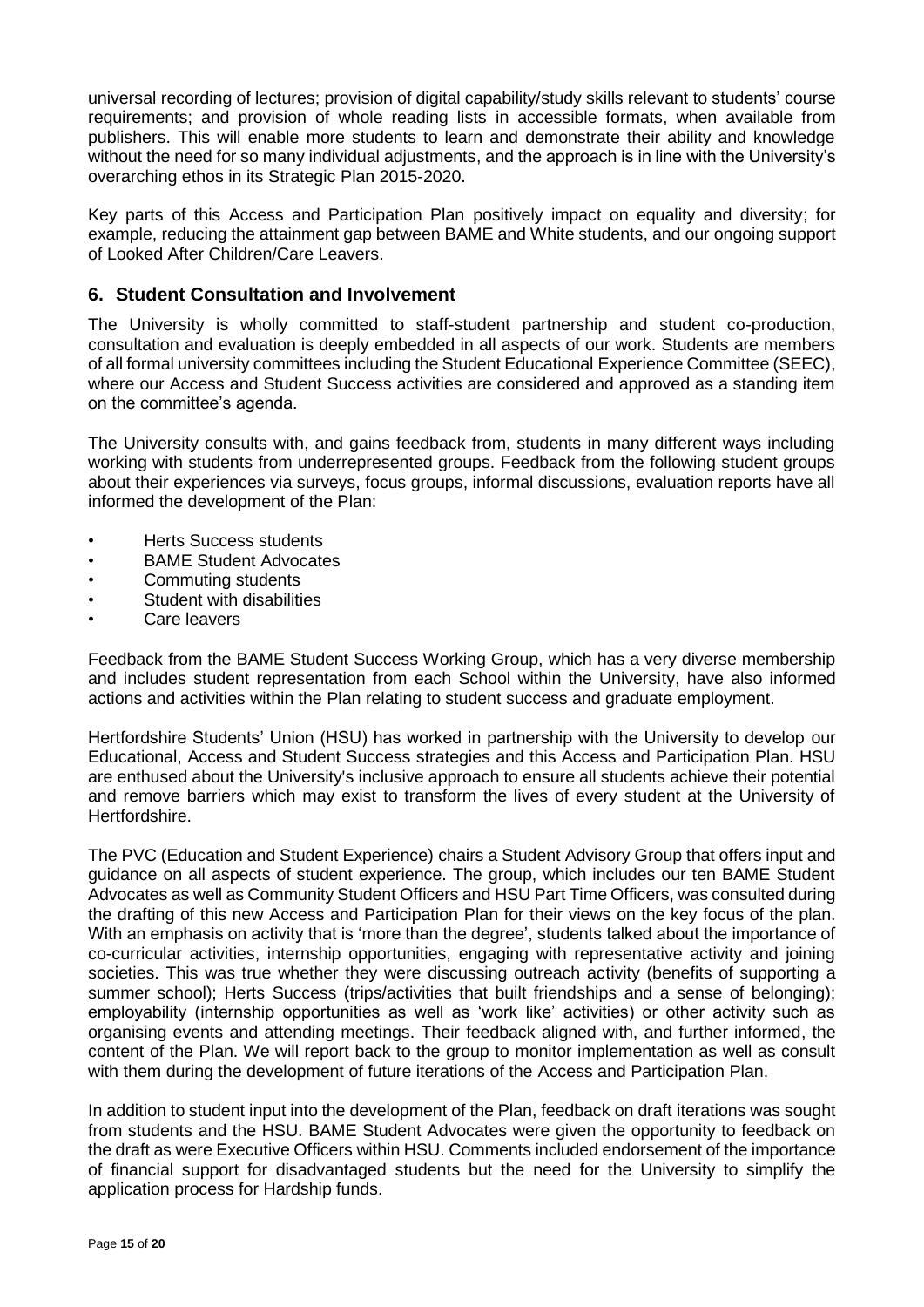*"… the support especially financial, to this group of students is important. I have a practical example of a student that applied for a hardship loan and the process is so cumbersome that it took me 6 hours to read and guide her through the process".* (BAME Student Advocate).

Their feedback and suggestions were acted on before the draft plan was considered by the University's Chief Executive Group and the University's Board of Governors. The Chief Executive's Group and the Board of Governors includes student representation via the President of HSU and thus provided further opportunities for student input before final approval of the plan.

Formal monitoring of the implementation of the Access and Participation Plan will be carried out by the Student Educational Experience Committee (which as mentioned above includes student membership) and ongoing feedback on the implementation will be sought through our PVC Student Advisory Group, the BAME Student Advocates as well as through focus groups of students with disabilities, care leavers and mature students. Through the BAME Student Success Working Group, students have been involved in the discussion of attainment and employment data relating to students from underrepresented groups. Sharing the analysis of the data with students has been crucial in aiding our understanding and we will continue to do this as part of our data evaluation of the Access and Participation Plan.

# **Access, student success and progression measures**

## **1. Activities: Access**

The University is proud of its successful record of working with students from widening participation backgrounds; our strong performance on many of the HESA measures is evidence of the effectiveness of the approach that we take, and we intend to continue in our commitment to that strategy. In response to the HESA statistics demonstrating potential for growth, we will renew our focus on attracting a higher percentage of students from low participation neighbourhoods according to POLAR3 data. We will continue to evaluate the effectiveness of our activities and use these evaluations to guide our programme of activities in the future. We will work in collaboration with other universities, our local consortium colleges and other higher education, enterprise and IAG partners to ensure that students in the local area have the best possible access to widening participation activities.

The University will continue to deliver a comprehensive year-round calendar of events, including residential summer schools, on-campus Student Shadowing and Pathfinder Days, GCSE attainment boosting Autumn and Spring schools and a suite of in-school talks and workshops in order to:

- Encourage learners to continue their education to Sixth Form/college/university;
- Raise awareness of Higher Education opportunities;
- Help with making choices and planning a future;
- Help learners to acquire and develop study skills in order to improve their application to their studies and raise attainment;
- Develop greater resilience, motivation and confidence;
- Help learners engage with education.

Specific activities will include:

- Regular briefings and communication with UTC staff to ensure an understanding of current HE developments (examples include student finance, the UCAS tariff, value of key skills, writing references and unconditional offers);
- Academic support for specific qualifications, for example, the extended project qualification;
- Development of a range of workshops providing additional skills support for those who need it prior to their HE studies;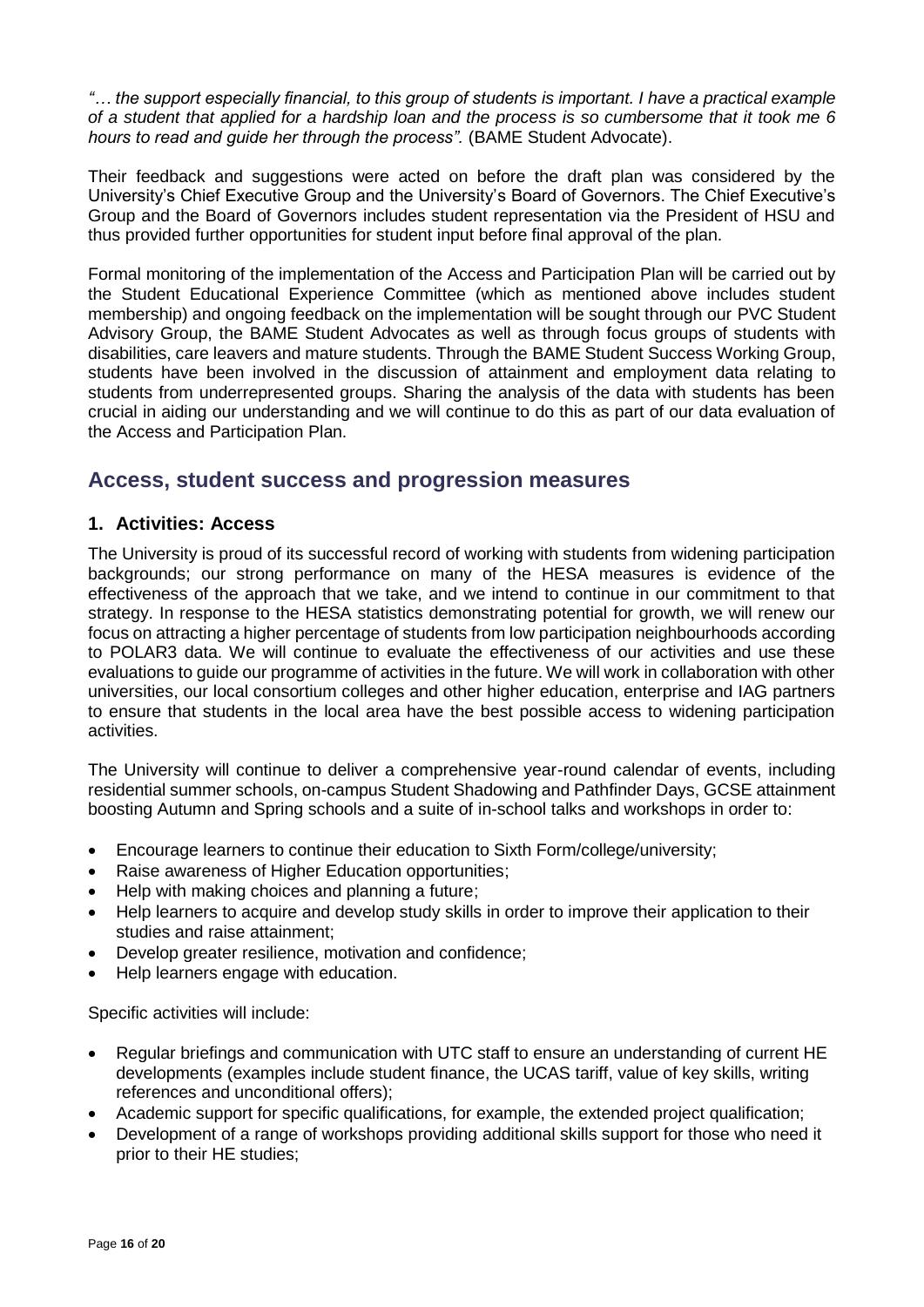- Advice on vocational and Further Education routes to Higher Education, including online learning, work-based learning opportunities and routes for Apprentices, including Degree Apprenticeships;
- A range of talks for years 9 to 13 regarding university. These include 'Why Go to University', 'Personal statements, 'Student Finance' and 'Study Skills'.
- Pathfinder Days for year 9 pupils to work with outreach Ambassadors on the University campus to explore aspects of university life (including budgeting, course choice and student finance);
- School visits to the University for years 9, 10, 11 and 12;
- Residential summer schools, academic assistance (including bespoke support for GCSE borderline Maths and English students) and subject masterclasses;
- Targeted provision of mentoring and coaching activity;
- Regular CPD activities to support the work of school/college staff:
- Liaison and progression activity with the FE Consortium Colleges:
- Development of a range of activities to enhance aspiration and attainment of primary, secondary and other learners;
- Wide-ranging support for careers activities in schools and colleges;
- Widening Participation Student Ambassadors and Student Mentors to work with pupils at schools with low participation rates;
- Work with mature and part-time learners to ensure that they have the necessary information to make a considered choice about higher education.

A number of strategic partnerships and support will be maintained. These include:

- Continuing the widening participation Beacon programme in order to support their students' progress into higher education;
- The sponsorship of academy schools and continuation of Trusts with schools to help build sustainable links and progression routes;
- To maintain the consortium arrangements with local FE Colleges as a core element of the widening participation work;
- To maintain University Campus St Albans, our collaborative venture with Oaklands College, which delivers part-time higher education courses to predominately mature learners;
- Partnering with targeted schools/consortia of schools to increase aspirations and attainment;
- Continuing our partnerships with four Community Free Primary Schools, focusing on social mobility and educational achievement;
- Maintaining our partnerships with the UTCs;
- Re-launching the University of Hertfordshire School and Colleges Governors' Forum;
- Expanding our participation in the Degree Apprenticeships programme;
	- To work closely with key national and local organisations, for example, SETPOINT Hertfordshire, IET;
	- To continue to collaborate with other universities;
	- To proactively engage with our partners in the NCOP, ensuring effective coverage of the wards covered by the funding;

All schemes are evaluated and an impact report provided to each school, to date this has shown in all cases, clear evidence of raised aspirations, raised levels of confidence and motivation to continue in education.

# **2. Activities: Success and Progression**

The University has been successful in attracting students from a diverse range of backgrounds and we support all our students to feel that they belong in our university community and to foster their academic confidence. We also recognise that students from under-represented groups often require additional support to ensure retention, employability and success. While we have adopted an inclusive approach which meets the needs of a large proportion of our students, we also recognise that we can do more to ensure our practices are mainstream and embedded. We have therefore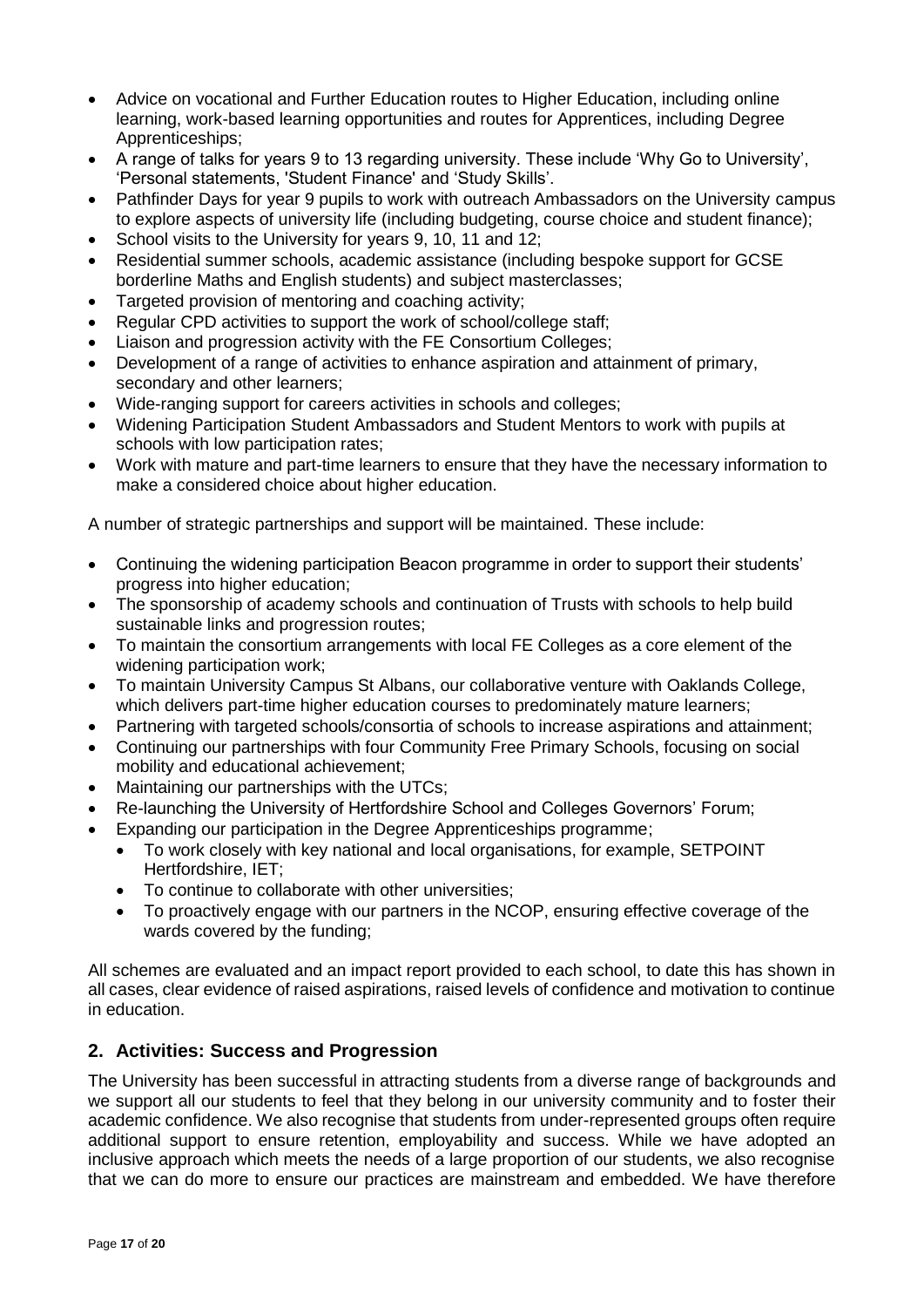adopted a broad definition of widening participation and planned a number of approaches to enhance retention and success across all of our mainstream activity. We will ensure that all students have a clear sense of identity and engagement with their programme of study and support for their transition into the University through:

- A carefully planned and supportive induction period for both new and returning students;
- Focus on generic study skills, including Maths and Academic English support (including online provision to support distance learning and degree apprenticeship students);
- Implementation of our Guided Learner Journey approach to scaffold learning in and beyond the classroom;
- Early feedback on work and provision of advice for academic success;
- Monitoring engagement and attendance as an early warning system enabling the identification of students who may be at risk of dropping out or failing, thereby enabling intervention to identify issues impeding their ability to succeed.

At a high level, the key elements that we will focus on will include:

- A longitudinal induction programme that will particularly support targeted student groups and which enables students to:
	- $\circ$  Understand basics about timetable, attendance, assessments (including resits), the curriculum;
	- o Get to know people on their programme and elsewhere;
	- o Understand online engagement including use of the library;
	- o Develop any core academic skills that are missing;
	- o Know how to get help when they need it;
- A curriculum and pedagogic approach which is inclusive and supports a learning environment in which students engage with each other and with staff;
- A personalised approach which ensures that each student is tracked and known by at least one person (personal tutor, coach/mentor, cohort tutor etc);
	- o Peer mentoring (providing a consistent baseline for all student peer mentors through common training and evaluation);
- Facilitating cross-institutional student networks (e.g. mature, commuting):
	- $\circ$  Signposting, coordinating activity with Schools, some limited funding of activity (particularly online as these groups will be disparate and in high numbers);
- Ensuring all WP students have access to and can participate in a range of workplace and overseas experience opportunities:
	- o Funding and other forms of support packages;
	- $\circ$  Pre- and post- support to ensure students maximise their opportunities and understand the employability benefits in terms of supporting their graduate outcomes;
- Targeting under-represented groups with student success activities, including:
	- $\circ$  care leavers, various intersections of disadvantage (e.g. income+ethnicity);
	- o specialised support, financial or experience (current Herts Success);
	- o a blend of face-to-face and online activity;
	- Promoting hardship fund opportunities to WP students and supporting them through simplified application processes.

The University has taken the strategic decision to waive placement year tuition fees for those students spending their third year of a four-year course studying abroad or working. This is in recognition of the significant impact this has on the attainment and employability opportunities for students, and to make this an option for all. There will be a fee charged to students choosing to study abroad during their second year.

The University will also focus on the following specific areas and invest in initiatives to support student success by: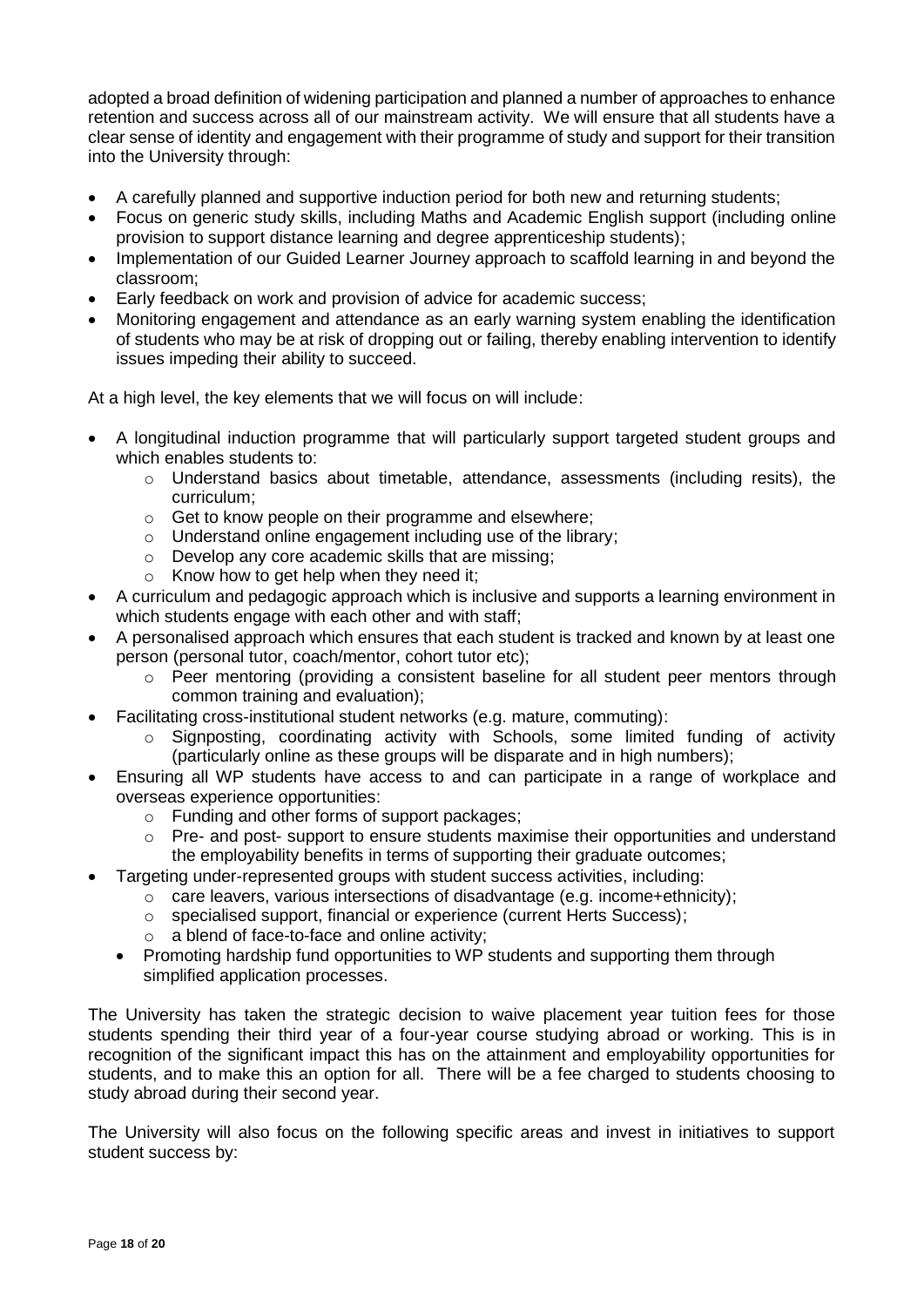- Providing a range of options for students to participate in higher education, including Degree Apprenticeships, Foundation Degrees, online courses and part-time courses specifically aimed at mature learners;
- Ensuring that entry requirements explicitly reference a full range of vocational, technical and work based qualifications to be welcoming to students entering via these routes;
- Raising retention awareness among all staff;
- Promoting and sharing good practice within the University in relation to student retention;
- Supporting, monitoring and informing the retention, progression and achievement performance of the University, its Schools of study, programmes and subjects;
- Identifying and removing obstacles to retention, progression and achievement;
- Increasing the degree attainment of BAME students;
- Working with the Student Union to address the needs of commuting and mature students through the continued development of a collegiate campus experience;
- Increasing access to and opportunities for students from a widening participation background to participate in placements and other forms of workplace learning;
- Implementing a revised and re-focused Inclusive Teaching Action Plan;
- Evaluating the impact of the student retention and progression activity;
- Enhanced implementation of attendance monitoring software and processes;
- Embedding of our Inclusive Teaching Action Plan;
- Implementation of our Guided Learner Journey approach to personalized learning in and beyond the classroom.

# **3. Access, Progression and Success Measurements**

The University uses well-established performance indicators produced by HESA for assessing widening participation, retention and employability outcomes. We have revised our targets to reflect the success of our previous performance and to challenge ourselves to perform even better.

- The University has set targets to maintain the levels of students coming from state schools. The latest published (2015-16) HESA performance indicators show that the University is outperforming the benchmark and our targets for the percentage from state schools. The numbers recruited from low participation neighbourhoods using the POLAR 3 method have increased but we have not yet reached the benchmark, and our targets reflect this.
- Non-continuation of students: for full-time, first degree entrants, percentage no longer in higher education the University continues to outperform the benchmark for young and mature students, as demonstrated in the most recent (2015-16) non-continuation data published by HESA.
- The most recent graduate data (2015-16) shows that the University has increased employment levels for both full-time and part-time first-degree graduates, and we are outperforming the benchmark in both these measures. In addition, 85.5% of Herts Success graduates were employed or in further study (compared to 96.1% across all UH graduates). However, DLHE data also reveal a graduate employment gap of 3.7% between White and BAME graduates and our targets reflect our aspiration to improve this.
- Ethnicity and gender of undergraduate students (2015-16) The University does not set specific targets relating to the recruitment of students from ethnic minority groups as these groups are already well represented. The University will however monitor to ensure that this diversity is maintained.

The University has not historically included gender statistics in the Access Agreement but in light of the falling numbers of males entering higher education we are now monitoring this. In particular, the University is working to develop benchmarks for white, socially disadvantaged males, and our targets going forward will reflect this.

# **Investment**

The University's APP shows its evaluation of its own performance, we have considered this data and have developed our strategy and APP in light of our findings. It's important that a University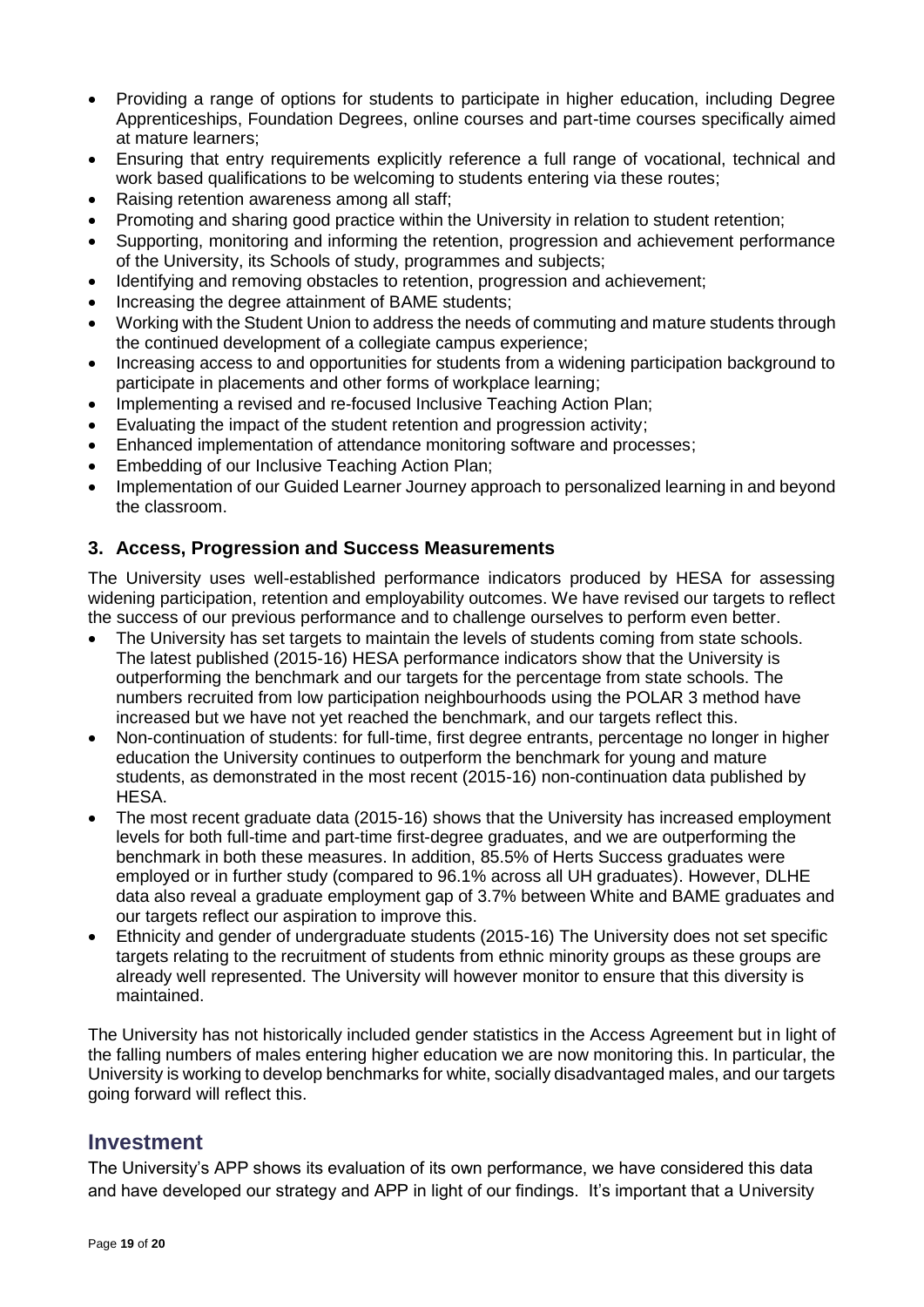with our student profile embeds its widening participation activities across everything it does both centrally and within Schools. During 2019-20 the University plans to invest in the region of the following amounts on activities covering;

- Access £2.8m of which £2m is APP countable and is 4.8% of Higher Fee Income
- Success £5.5m of which £3.8m is APP countable and is 9.1% of Higher Fee Income
- Progression E1.5m of which £1m is APP countable and is 2.4% of Higher Fee Income
- Financial Support £550k and is 1.3% of Higher Fee Income

# **Provision of information to students**

The University recognises the importance of providing clear and transparent information on the financial arrangements for students. We will communicate information on fees and scholarships to applicants and potential applicants in several different ways:

- The website will continue to include student finance web pages explaining the University's policy on tuition fees, additional course costs and the availability of, and eligibility for, additional support (e.g. UH hardship fund). Where appropriate the web pages will be linked to relevant external websites, such as Student Finance England;
- The University's undergraduate prospectus will contain information explaining the policy on tuition fees and scholarships;
- Applicants are sent a copy of our Fees and Finance Policy as part of their Offer Pack;
- All University open days will have designated presentations and trained staff available to answer questions on student finance;
- The University's website has a specific section containing information for parents on how to support their children;
- The University runs Student Finance Parent Evenings/Workshops;
- A facility for applicants to see Student Finance staff on an individual basis is and will continue to be available;
- The University will provide timely and accurate information to UCAS and Student Finance England about the finance offer to our students. The University has mapped its information provision to the HEFCE guide to providing information to prospective undergraduate students and meets all expectations regarding information on 'Costs and Financial Support'.

# **FINANCIAL SUPPORT**

The University invests in the UH Bursary which has a value of £1,000 for the first year of FT undergraduate study to eligible Home and EU students. The eligibility criteria is can be found at [https://www.herts.ac.uk/study/fees-and-funding/bursaries.](https://www.herts.ac.uk/study/fees-and-funding/bursaries) The UH Bursary is means tested but students don't have to apply. If the student agrees to share their SLC financial Information with the University, we are able to identify whether they qualify via their student loans company application and will automatically put them forward to receive the funds.

We also invest in financial support for our students via the UH Hardship Fund, this provides discretionary financial assistance for home students to help them access and remain in higher education. Awards range from £300 to a maximum of £2,500 in any one academic year.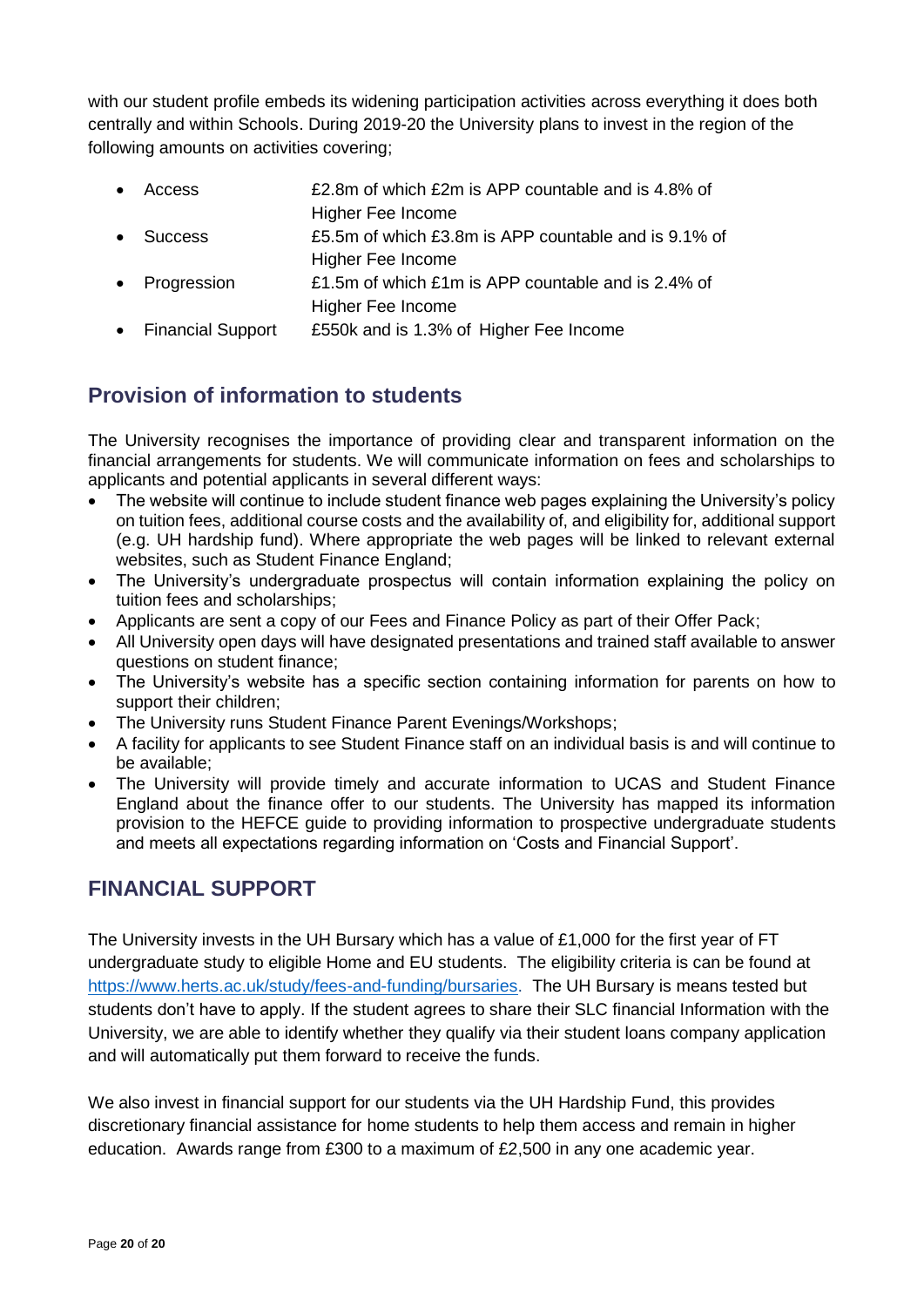| <b>Full-time course type:</b>           | <b>Additional information:</b>                                                                                                       | <b>Course fee:</b> |
|-----------------------------------------|--------------------------------------------------------------------------------------------------------------------------------------|--------------------|
| First degree                            | 2017 starters onwards excluding degree apprenticeships                                                                               | £9,250             |
| Foundation degree                       |                                                                                                                                      |                    |
| Foundation year / Year 0                |                                                                                                                                      |                    |
| HNC / HND                               |                                                                                                                                      |                    |
| CertHE / DipHE                          |                                                                                                                                      |                    |
| Postgraduate ITT                        |                                                                                                                                      | £9,250             |
| Accelerated degree                      |                                                                                                                                      | £11,100            |
| Sandwich year                           | Placement year fee                                                                                                                   | £0                 |
| Erasmus and overseas study years        | Study Abroad full year out fee                                                                                                       | £1,385             |
| Erasmus and overseas study years        | Erasmus full year out                                                                                                                | £0                 |
| Other                                   |                                                                                                                                      | £9,250             |
| <b>Franchise full-time course type:</b> | Additional information:                                                                                                              | <b>Course fee:</b> |
| First degree                            | Barnet and Southgate College (10000533) - 2018 starters                                                                              | £6,165             |
|                                         | <b>l</b> onwards                                                                                                                     |                    |
| First degree                            | Hertford Regional College (10003035) - 2018 starters onwards                                                                         | £6,165             |
| Foundation degree                       | Hertford Regional College (10003035) - 2012 - 2017 starters                                                                          | £6,165             |
| First degree                            | North Hertfordshire College (10004690) - 2018 starters onwards                                                                       | £6,165             |
| Foundation degree                       | North Hertfordshire College (10004690) - 2018 starters onwards                                                                       | £6,165             |
| First degree                            | Oaklands College (10004835) - 2018 starters onwards                                                                                  | £6,165             |
| Foundation degree                       | Oaklands College (10004835) - 2018 starters onwards                                                                                  | £6,165             |
| First degree                            | Pen Green Centre (10034200)                                                                                                          | £9,250             |
| Foundation degree                       | Pen Green Centre (10034200)                                                                                                          | £6,165             |
| First degree                            | SEEVIC (10005736)                                                                                                                    | £8,000             |
| Foundation degree                       | SEEVIC (10005736)                                                                                                                    | £5,800             |
| <b>First degree</b>                     | West Herts College (10007417) - 2018 starters onwards                                                                                | £6,165             |
| Foundation degree                       | West Herts College (10007417) - 2018 starters onwards                                                                                | £6,165             |
| First degree                            | HIBT Limited t/a Hertfordshire International College (10010019)                                                                      | £9,250             |
| First degree                            | City and Islington College (10007455) - 2018 starters onwards                                                                        | £9,250             |
| First degree                            | Interactive Design Institute (10006389)                                                                                              | £4,500             |
| Foundation year / Year 0                |                                                                                                                                      |                    |
| HNC / HND                               |                                                                                                                                      |                    |
| CertHE / DipHE                          |                                                                                                                                      |                    |
| Postgraduate ITT                        |                                                                                                                                      |                    |
| Accelerated degree                      |                                                                                                                                      |                    |
| Sandwich year                           |                                                                                                                                      |                    |
| Erasmus and overseas study years        |                                                                                                                                      |                    |
| <b>Other</b>                            |                                                                                                                                      |                    |
| <b>Part-time course type:</b>           | <b>Additional information:</b>                                                                                                       | <b>Course fee:</b> |
| First degree                            | - 2017 starters onwards                                                                                                              | £6,935             |
| First degree                            | Barnet and Southgate College (10000533) - 2018 starters<br>onwards                                                                   | £6,165             |
| First degree                            | Hertford Regional College (10003035) - 2018 starters onwards                                                                         | £6,165             |
| First degree                            | North Hertfordshire College (10004690) - 2018 starters onwards                                                                       | £6,165             |
| <b>First degree</b>                     | Oaklands College (10004835) - 2018 starters onwards                                                                                  | £6,165             |
| First degree                            | Pen Green Centre (10034200) -                                                                                                        | £6,935             |
| First degree                            | SEEVIC (10005736) -                                                                                                                  | £6,930             |
| First degree                            | West Herts College (10007417) - 2018 starters onwards                                                                                | £6,165             |
| First degree                            | HIBT Limted t/a Hertfordshire International College (10010019) -                                                                     | £6,930             |
| First degree                            | City and Islington College (10007455) - 2018 starters onwards                                                                        | £6,930             |
| First degree                            | University College St Albans (10047339) -                                                                                            | £6,935             |
|                                         | Interactive Design Institute (10006389) -                                                                                            |                    |
| <b>First degree</b>                     | North Hertfordshire College (10004690) - 2018 starters onwards                                                                       | £4,500             |
| Foundation degree                       |                                                                                                                                      | £6,165             |
| Foundation degree                       | Oaklands College (10004835) - 2018 starters onwards                                                                                  | £6,165             |
| Foundation degree                       | West Herts College (10007417) - 2018 starters onwards                                                                                | £6,165             |
| Foundation degree                       | Pen Green Centre (10034200) -                                                                                                        | £6,165             |
| Foundation degree                       | SEEVIC (10005736) -                                                                                                                  | £5,800             |
| Foundation degree                       | Epping Forest College (10002297) -                                                                                                   | £6,935             |
| Foundation degree                       | University College St Albans (10047339) - 2019-20 entrants to<br>Foundation Degree in Builders Merchanting Management (Part<br>time) | £5,750             |

The University of Hertfordshire remains committed to students retaining their fee packages for the duration of their course, therefore, full time undergraduate students starting from September 2019 will be charged £9250 for the duration of their studies (as long as there is no change to their course or mode of study).

# Full-time and part-time course fee levels for 2019-20 entrants.

Please enter inflationary statement in the free text box below.

\* course type not listed.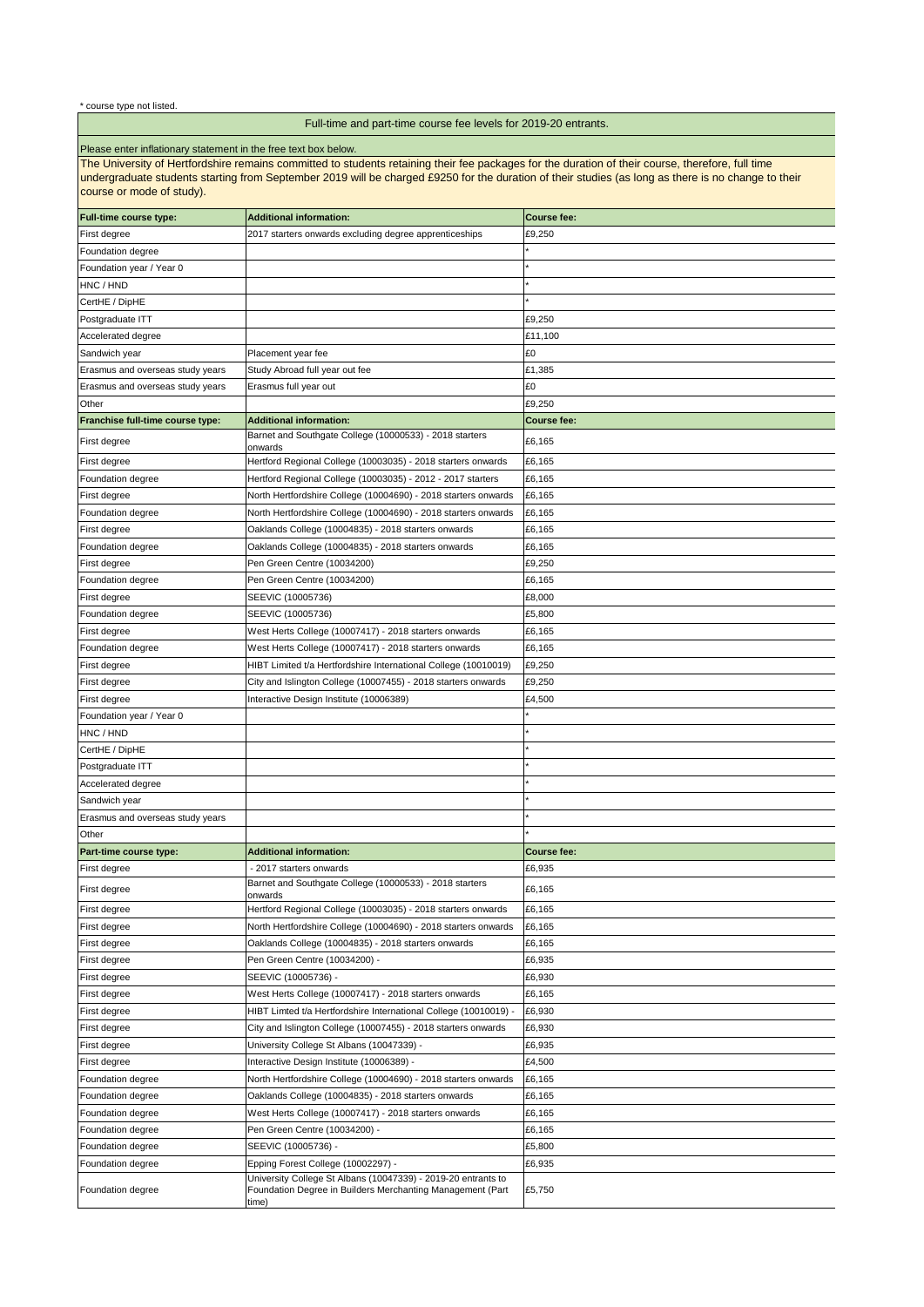|                 | Table 8a - Statistical targets and milestones relating to your applicants, entrants or student body |                                                               |                                                                                                                       |                                                                                                                                                                                                               |                            |                             |               |         |                                                        |                                      |       |       |                                                                                                                                                                                                              |
|-----------------|-----------------------------------------------------------------------------------------------------|---------------------------------------------------------------|-----------------------------------------------------------------------------------------------------------------------|---------------------------------------------------------------------------------------------------------------------------------------------------------------------------------------------------------------|----------------------------|-----------------------------|---------------|---------|--------------------------------------------------------|--------------------------------------|-------|-------|--------------------------------------------------------------------------------------------------------------------------------------------------------------------------------------------------------------|
| Reference numbe | Stage of the lifecycle                                                                              | Main target type                                              |                                                                                                                       | Description                                                                                                                                                                                                   | Is this a<br>collaborative | Baseline year<br>(drop-down | Baseline data |         | Yearly milestones (numeric where possible, however you | may use text)                        |       |       | Commentary on your milestones/targets or textual<br>description where numerical description is not                                                                                                           |
|                 | (drop-down menu)                                                                                    | (drop-down menu)                                              | Target type (drop-down menu)<br>(500 characters maximum)<br>target? (drop-<br>menu)<br>down menu)                     |                                                                                                                                                                                                               |                            | 2018-19   2019-20           | 2020-21       | 2021-22 | 2022-23                                                | appropriate (500 characters maximum) |       |       |                                                                                                                                                                                                              |
| T16a_01         | <b>Access</b>                                                                                       | State school                                                  | <b>HESA T1b - State School</b><br>(Young, full-time,<br>undergraduate entrants)                                       | Percentage of young full-time undergraduate<br>entrants from state schools or colleges.                                                                                                                       | <b>No</b>                  | 2013-14                     | 97.8%         | 97.8%   | 97.8%                                                  | 97.8%                                | 97.8% | 97.8% | The University aims to maintain at the adjusted<br>baseline.                                                                                                                                                 |
| T16a_02         | <b>Access</b>                                                                                       | Low participation<br>neighbourhoods<br>(LPN)                  | <b>HESA T1b - Low participation</b><br>neighbourhoods (POLAR3)<br>(Young, full-time,<br>undergraduate entrants)       | Percentage of young, full-time undergraduate<br>entrants from low-participation neighbourhoods<br>(POLAR3 method).                                                                                            | <b>No</b>                  | $2013 - 14$                 | 7.5%          | 8.2%    | 8.4%                                                   | 8.7%                                 | 9%    |       | The University intends to surpass the location<br>adjusted benchmark of 8.4% to 9% by 2021-22.                                                                                                               |
| T16a_03         | <b>Student success</b>                                                                              | Other (please give<br>details in<br>Description column)       | HESA T3a - No longer in HE<br>after 1 year (Young, full-time,<br>first degree entrants)                               | Non-continuation following year of entry:<br>percentage of young full-time first degree entrants<br>not in HE.                                                                                                | <b>No</b>                  | $2012 - 13$                 | 5.1%          | 5.1%    | 5.1%                                                   | 5.1%                                 | 5.1%  | 5.1%  | The University aims to maintain at the adjusted<br>baseline.                                                                                                                                                 |
| T16a_04         | <b>Student success</b>                                                                              | Other (please give<br>details in<br>Description column)       | <b>HESA T3a - No longer in HE</b><br>after 1 year (Mature, full-time,<br>first degree entrants)                       | Non-continuation following year of entry:<br>percentage of mature full-time first degree entrants<br>not in HE.                                                                                               | <b>No</b>                  | $2012 - 13$                 | 9.7%          | 9.7%    | 9.7%                                                   | 9.7%                                 | 9.7%  | 9.7%  | The University aims to maintain at the adjusted<br>baseline.                                                                                                                                                 |
| T16a_05         | Progression                                                                                         | Other (please give<br>details in<br><b>Description column</b> | <b>Other statistic - Progression</b><br>to employment or further<br>study (please give details in<br>the next column) | Employment of full-time, first degree qualifiers:<br>HESA table E1a: graduates who say they are<br>working or studying (or both) as a percentage of all<br>those who are working or studying or seeking work. | <b>No</b>                  | $2012 - 13$                 | 93.2%         | 93.2%   | 93.2%                                                  | 93.2%                                | 93.2% | 93.2% | The University aims to maintain at the adjusted<br>baseline.                                                                                                                                                 |
| T16a_06         | <b>Access</b>                                                                                       | <b>Care-leavers</b>                                           | <b>Other statistic - Care-</b><br>leavers (please give details in<br>the next column)                                 | Number of declared care leavers studying at the<br><b>University</b>                                                                                                                                          | <b>No</b>                  | $2014 - 15$                 | 24            |         | 24                                                     |                                      |       | 24    | The University aims to maintain at the baseline.                                                                                                                                                             |
| T16a_07         | <b>Access</b>                                                                                       | Part-time                                                     | <b>Other statistic - Part-time</b><br>(please give details in the<br>next column)                                     | Number of students participating in the Higher<br>Apprenticeships programme                                                                                                                                   | <b>No</b>                  | $2015 - 16$                 |               | I30 I   | 40                                                     | 50 <sup>°</sup>                      | n/a   | n/a   | The University has revised it WP Strategy and this<br>will not be a target after 2021-2022                                                                                                                   |
| T16a_08         | Progression                                                                                         | Other (please give<br>details in<br>Description column)       | <b>Other statistic - Progression</b><br>to employment or further<br>study (please give details in<br>the next column) | Employment of widening participation students who<br>have participated in the Herts Success<br>programme.                                                                                                     | <b>No</b>                  | 2015-16                     | n/a           | ln/a    | ln/a                                                   | n/a                                  |       | n/a   | The University has revised it WP Strategy and this<br>will not be a target after 2021-2022                                                                                                                   |
| T16a_09         | <b>Access</b>                                                                                       | Gender                                                        | <b>Other statistic - Other</b><br>(please give details in the<br>next column)                                         | First year male primary ITT students as<br>summarized in the NCTL Performance Profiles<br>Report 1                                                                                                            | <b>No</b>                  | $2012 - 13$                 | 13%           | 13%     | 13%                                                    | 13%                                  | 13%   | n/a   | The University aims to maintain at the baseline. The<br>University has revised it WP Strategy and this will<br>not be a target after 2021-2022                                                               |
| T16a_10         | <b>Access</b>                                                                                       | Ethnicity                                                     | <b>Other statistic - Other</b><br>(please give details in the<br>next column)                                         | First year "minority ethnic" primary ITT students as<br>summarized in the NCTL Performance Profiles<br>Report 1                                                                                               | <b>No</b>                  | $2012 - 13$                 | 16%           | 16%     | 16%                                                    | 16%                                  | 16%   | n/a   | The University aims to maintain at the baseline. The<br>University has revised it WP Strategy and this will<br>not be a target after 2021-2022                                                               |
| T16a_11         | <b>Access</b>                                                                                       | Ethnicity                                                     | <b>Other statistic - Other</b><br>(please give details in the<br>next column)                                         | First year "minority ethnic" secondary ITT students<br>as summarized in the NCTL Performance Profiles<br>Report 1                                                                                             | <b>No</b>                  | $2012 - 13$                 | 20%           | 20%     | 20%                                                    | 20%                                  | 20%   | n/a   | The University aims to maintain at the baseline. The<br>University has revised it WP Strategy and this will<br>not be a target after 2021-2022                                                               |
| T16a_12         | <b>Access</b>                                                                                       | Other (please give<br>details in<br>Description column)       | <b>Other statistic - Part-time</b><br>(please give details in the<br>next column)                                     | Number of students participating in the Higher<br>Apprenticeships programme                                                                                                                                   | <b>No</b>                  | 2015-16                     |               |         | 40                                                     | 50                                   |       | n/a   | The University aims to maintain at the baseline. The<br>University has revised it WP Strategy and this will<br>not be a target after 2021-2022                                                               |
| T16a_13         | <b>Access</b>                                                                                       | Socio-economic                                                | <b>Other statistic - Progression</b><br>to employment or further<br>study (please give details in<br>the next column) | Employment of widening participation students who<br>have participated in the Herts Success<br>programme.                                                                                                     | <b>No</b>                  | $2015 - 16$                 | 85.5%         | 85.5%   | 85.5%                                                  | 85.5%                                | 85.5% | n/a   | The University aims to maintain at the baseline. We<br>have revised the baseline to the actual 2015/16<br>figure. The University has revised it WP Strategy<br>and this will not be a target after 2021-2022 |
| T16a_14         | <b>Access</b>                                                                                       | <b>Multiple</b>                                               | <b>Other statistic - Other</b><br>(please give details in the<br>next column)                                         | Establish a baseline for the higher education<br>progression gap between identified WP student<br>groups and the Hertfordshire cohort as a whole                                                              | <b>No</b>                  | 2017-18                     |               |         |                                                        |                                      | ı/a   | n/a   | The University has revised it WP Strategy and this<br>will not be a target after 2021-2022                                                                                                                   |
| T16a_15         | <b>Student success</b>                                                                              | White economical<br>disadvantaged<br>males                    | <b>Other statistic - Socio-</b><br>economic (please give detail<br>in the next column)                                | Establish a benchmark for non-continuation rates<br>of white, socially disadvantaged male students                                                                                                            | <b>No</b>                  | 2017-18                     |               |         |                                                        |                                      | 8.3%  | 8.3%  | The University will be establishing a baseline in 2017-<br>18 and setting targets after this. New target based<br>on our revised WP Strategy                                                                 |
| T16a_16         | <b>Student success</b>                                                                              | Socio-economic                                                | <b>Other statistic - Socio-</b><br>economic (please give details<br>in the next column)                               | Establish a benchmark for the number of widening<br>participation students engaged in online<br>programmes and higher/degree apprenticeships                                                                  | <b>No</b>                  | 2018-19                     |               |         |                                                        |                                      |       |       | The University will be establishing a baseline in 2018-<br>19 and setting targets after this. New target based<br>on our revised WP Strategy                                                                 |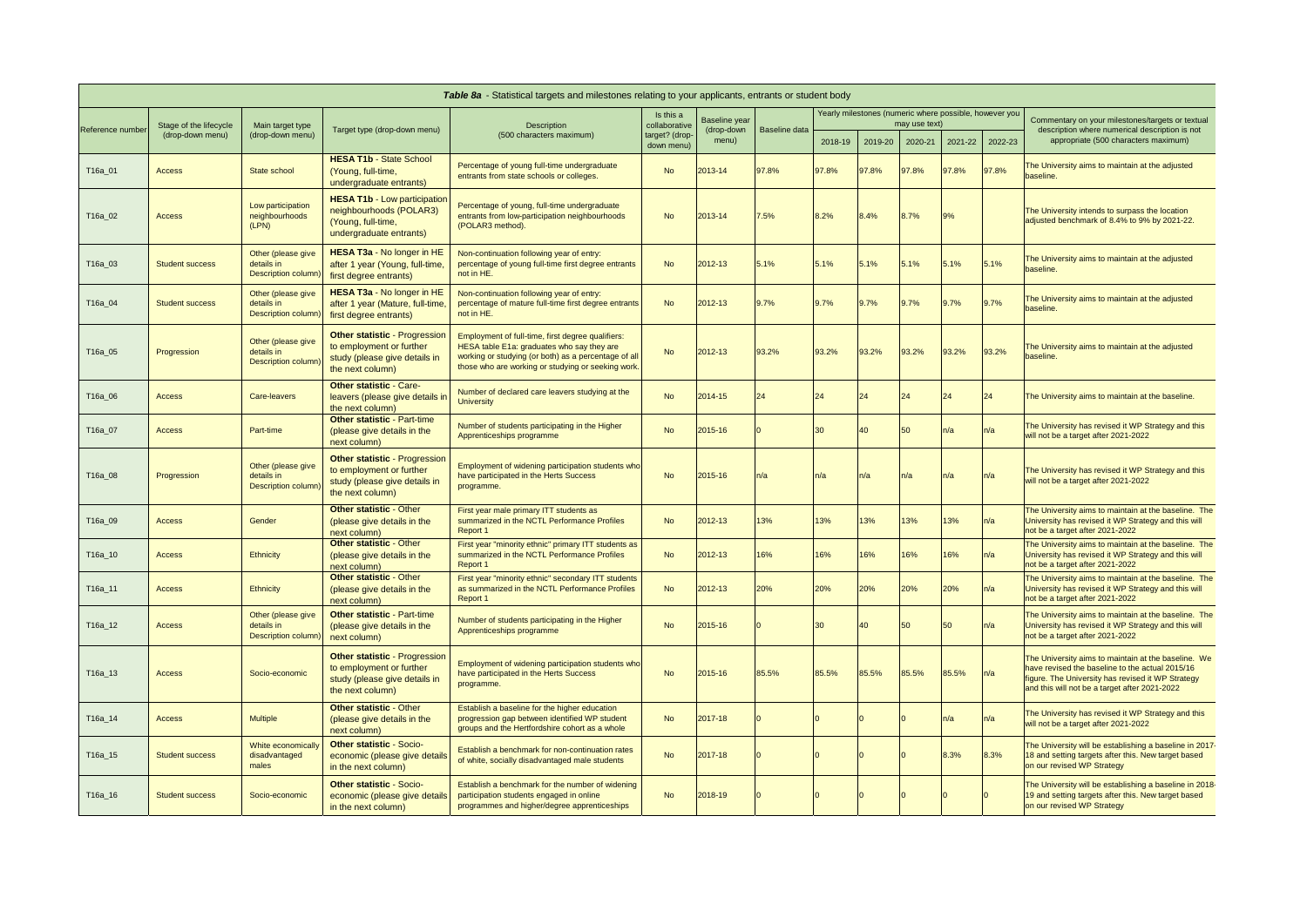| T16a_17   | <b>Student success</b> | <b>Multiple</b>                              | <b>Other statistic - Socio-</b><br>economic (please give details<br>in the next column)                               | Narrow the gap between graduate employment<br>levels of widening participation students engaged<br>in the Herts Success programme and the whole<br>university cohort to 4% | <b>No</b>      | 2014-15 | 6.3%  | 5.3%  | 4.8%  | 4.5% | 4%    | 8%    | New target based on our revised WP Strategy. See<br>narrative Table 12.                                                                                                                                                                                                                                                                     |
|-----------|------------------------|----------------------------------------------|-----------------------------------------------------------------------------------------------------------------------|----------------------------------------------------------------------------------------------------------------------------------------------------------------------------|----------------|---------|-------|-------|-------|------|-------|-------|---------------------------------------------------------------------------------------------------------------------------------------------------------------------------------------------------------------------------------------------------------------------------------------------------------------------------------------------|
| $T16a_18$ | Progression            | <b>Ethnicity</b>                             | <b>Other statistic - Ethnicity</b><br>(please give details in the<br>next column)                                     | Narrow the gap in attainment of a good degree<br>between BME and white students to 15%                                                                                     | No             | 2014-15 | 18.7% | 17%   | 16.5% | 16%  | 15%   | 14%   | New, more stretching, target based on our revised<br><b>WP Strategy</b>                                                                                                                                                                                                                                                                     |
| T16a_19   | <b>Success</b>         | <b>Ethnicity</b>                             | <b>Other statistic - Ethnicity</b><br>(please give details in the<br>next column)                                     | Reduce the attainment gap between white and<br>black students                                                                                                              | <b>No</b>      | 2016-17 | 27%   | 24%   | 21%   | 18%  | 16%   | 13.5% | New baseline and target based on our revised WP<br>Strategy. The University's attainment gap between<br>white and BAME students has been shrinking year<br>on year but we wish to make more progress between<br>white and Black students where the gap is largest.<br>2022/23 target represents a 50% decrease<br>compared to the baseline. |
| T16a_20   | <b>Success</b>         | <b>Ethnicity</b>                             | <b>Other statistic - Ethnicity</b><br>(please give details in the<br>next column)                                     | Reduce non-continuation rate between year 1 and<br>year 2 for low participation BAME males                                                                                 | <b>No</b>      | 2016-17 | 11.1% | 10.5% | 9%    | 8%   | 6.5%  | 5.5%  | New baseline and target based on our revised WP<br>Strategy. 2022/23 target represents a 50% decrease<br>compared to the baseline.                                                                                                                                                                                                          |
| T16a_21   | <b>Success</b>         | <b>Care-leavers</b>                          | <b>Other statistic - Care-</b><br>leavers (please give details in<br>the next column)                                 | Reduce non-continuation rate between year 1 and<br>year 2 for care leavers                                                                                                 | <b>No</b>      | 2016-17 | 33%   | 31%   | 30%   | 28%  | 27%   | 25%   | New baseline and target based on our revised WP<br>Strategy. 2022/23 target represents a 24% decrease<br>compared to the baseline. NOTE: the small numbers<br>of students in this group make this a voltaile figure<br>likely affected by individual outcomes.                                                                              |
| T16a_22   | Progression            | Low participation<br>neighbourhoods<br>(LPN) | <b>Other statistic - Progression</b><br>to employment or further<br>study (please give details in<br>the next column) | Narrow the gap between graduate employment<br>levels of low participation students and the whole<br>university cohort                                                      | <b>No</b>      | 2015-16 | 4.4%  | 4.1%  | 3.8%  | 3.5% | 3.3%  | 3%    | New baseline and target based on our revised WP<br>Strategy. The University is already performing at a<br>high level on this target. 2022/23 target represents a<br>32% decrease compared to the baseline.                                                                                                                                  |
| T16a_23   | Progression            | <b>Multiple</b>                              | <b>Other statistic - Other</b><br>(please give details in the<br>next column)                                         | Narrow the gap between graduate employment for<br>low participation BAME students and white<br>students                                                                    | <b>No</b>      | 2015-16 | 3.7%  | 3.6%  | 3.5%  | 3.3% | 3.2%  | 3%    | New baseline and target based on our revised WP<br>Strategy. 2022/23 target represents a 19% decrease<br>compared to the baseline.                                                                                                                                                                                                          |
| T16a_24   | Progression            | <b>Multiple</b>                              | <b>Other statistic - Other</b><br>(please give details in the<br>next column)                                         | Narrow the gap between graduate employment for<br>low participation BAME male students and whole<br>University cohort                                                      | <b>No</b>      | 2015-16 | 15.1% | 14%   | 13%   | 12%  | $1\%$ | 10%   | New baseline and target based on our revised WP<br>Strategy. The University is already performing at a<br>high level on this target. 2022/23 target represents a<br>34% decrease compared to the baseline.                                                                                                                                  |
| T16a_25   | Progression            | <b>Multiple</b>                              | <b>Other statistic - Other</b><br>(please give details in the<br>next column)                                         | Narrow the gap between graduate employment for<br>low participation BAME female students and whole<br>University cohort                                                    | <b>No</b>      | 2015-16 | 7.9%  | 7.5%  | 7%    | 6.5% | 5%    | 4.5%  | New baseline and target based on our revised WP<br>Strategy. The University is already performing at a<br>high level on this target. 2022/23 target represents a<br>43% decrease compared to the baseline.                                                                                                                                  |
| T16a_26   | <b>Access</b>          | <b>Ethnicity</b>                             | <b>Other statistic - Ethnicity</b><br>(please give details in the<br>next column)                                     | Narrow the gap between Black and white<br>applications to offers ratio                                                                                                     | N <sub>o</sub> | 2016-17 | 19.8% | 18%   | 16%   | 14%  | 12%   | 9.9%  | New baseline and target based on our revised WP<br>Strategy. 2022/23 target represents a 50% decrease<br>compared to the baseline.                                                                                                                                                                                                          |
| T16a_27   | <b>Access</b>          | <b>Ethnicity</b>                             | <b>Other statistic - Ethnicity</b><br>(please give details in the<br>next column)                                     | Narrow the gap betwee BAME and white<br>applications to offers ratio                                                                                                       | No             | 2016-17 | 10.6% | 10%   | 8.5%  | 7%   | 6.5%  | 5.3%  | New baseline and target based on our revised WP<br>Strategy. 2022/23 target represents a 50% decrease<br>compared to the baseline.                                                                                                                                                                                                          |

 $\overline{\phantom{a}}$